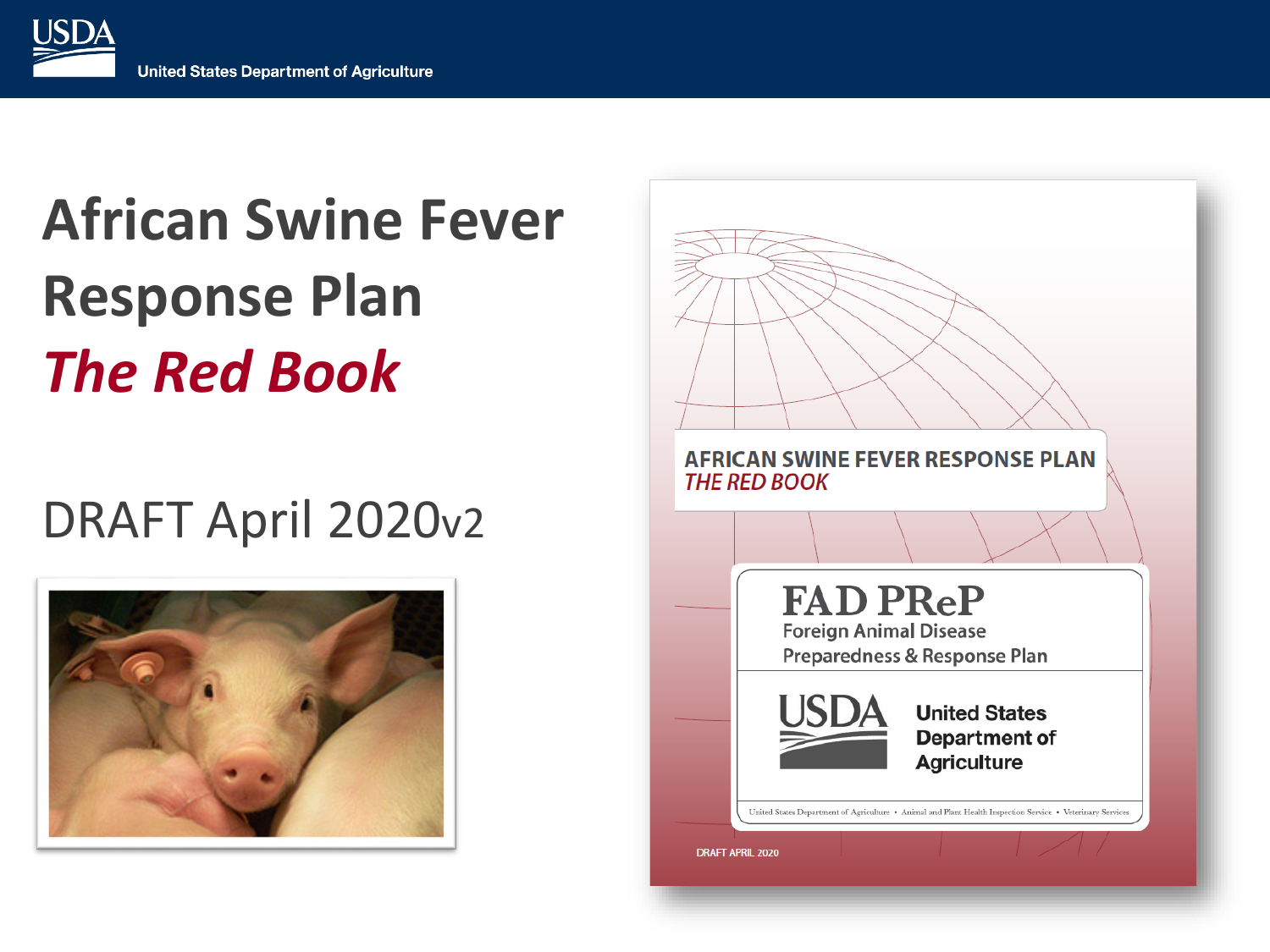#### **Purpose**

The recent spread of African Swine Fever (ASF) in Asia and Europe has elevated preparedness activities in the United States. *The USDA APHIS ASF Response Plan: The Red Book* (April 2020), has resulted from these ongoing efforts to prepare, in addition to VS Training and Exercise Program work for ASF. It provides a comprehensive response plan for the United States in the event ASF does encroach into our country.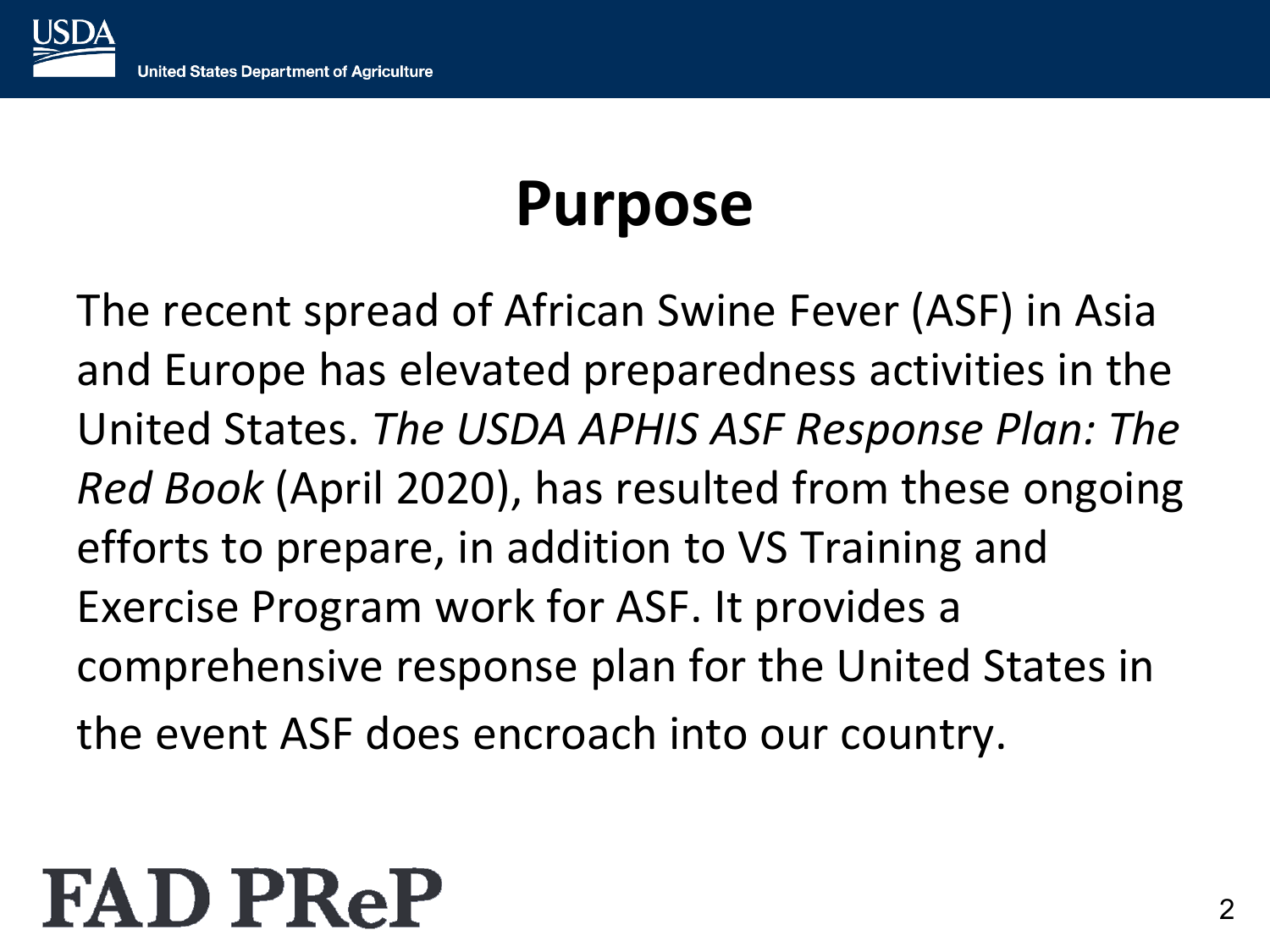### **Purpose (***contd.)*

The ASF Redbook does not replace existing regional, State, Tribal, local, or industry preparedness and response plans relating to ASF. Those plans should be aimed at more specific and detailed issues in an ASF response.

The USDA APHIS acknowledges that significant work remains to respond effectively to ASF and fully anticipates updates as new capabilities and processes become available.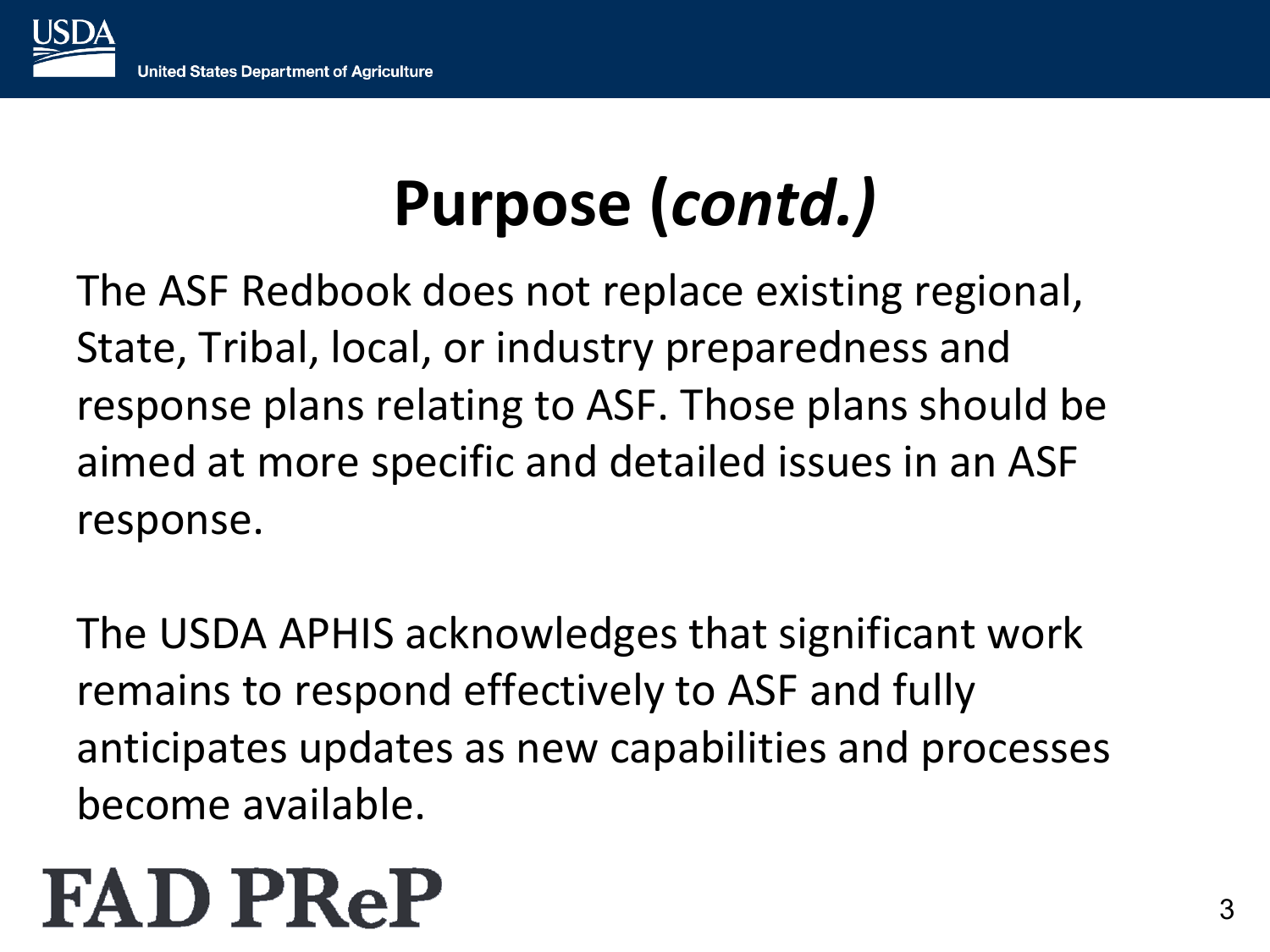### **What is Included**

Important aspects of the new ASF Response Plan:

- Provides USDA authorities and APHIS guidance specific to an ASF response.
- Includes an expansive chapter that discusses control and eradication strategies for both domestic and feral swine.
- Identifies specific response actions that will be taken if ASF is detected.
- Updates the USDA APHIS National Stop Movement guidance.
- Describes the initial 72 hour timeline for updated policy.
- Incorporates Network Based Controls (NBCs).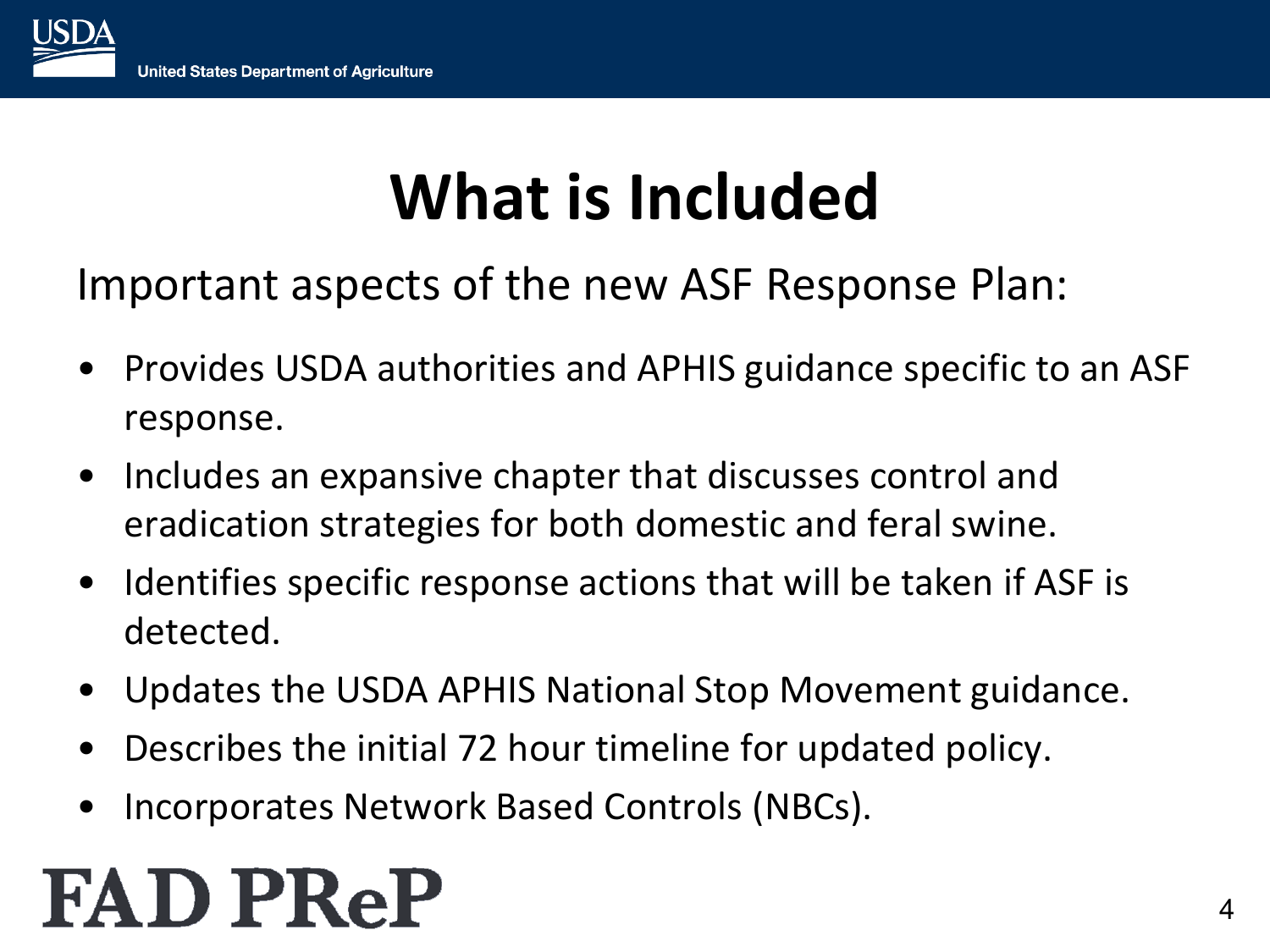### **Additional Information**

Also includes the following:

- Includes changes to surveillance guidance.
- Incorporates an extensive epidemiology section to include updates to zone, area, and premises designations specifically for ASF.
- Adds in an information management section.
- Adds in a continuity of business section, and references the Secure Pork Supply Plan.
- Expands information on feral swine management.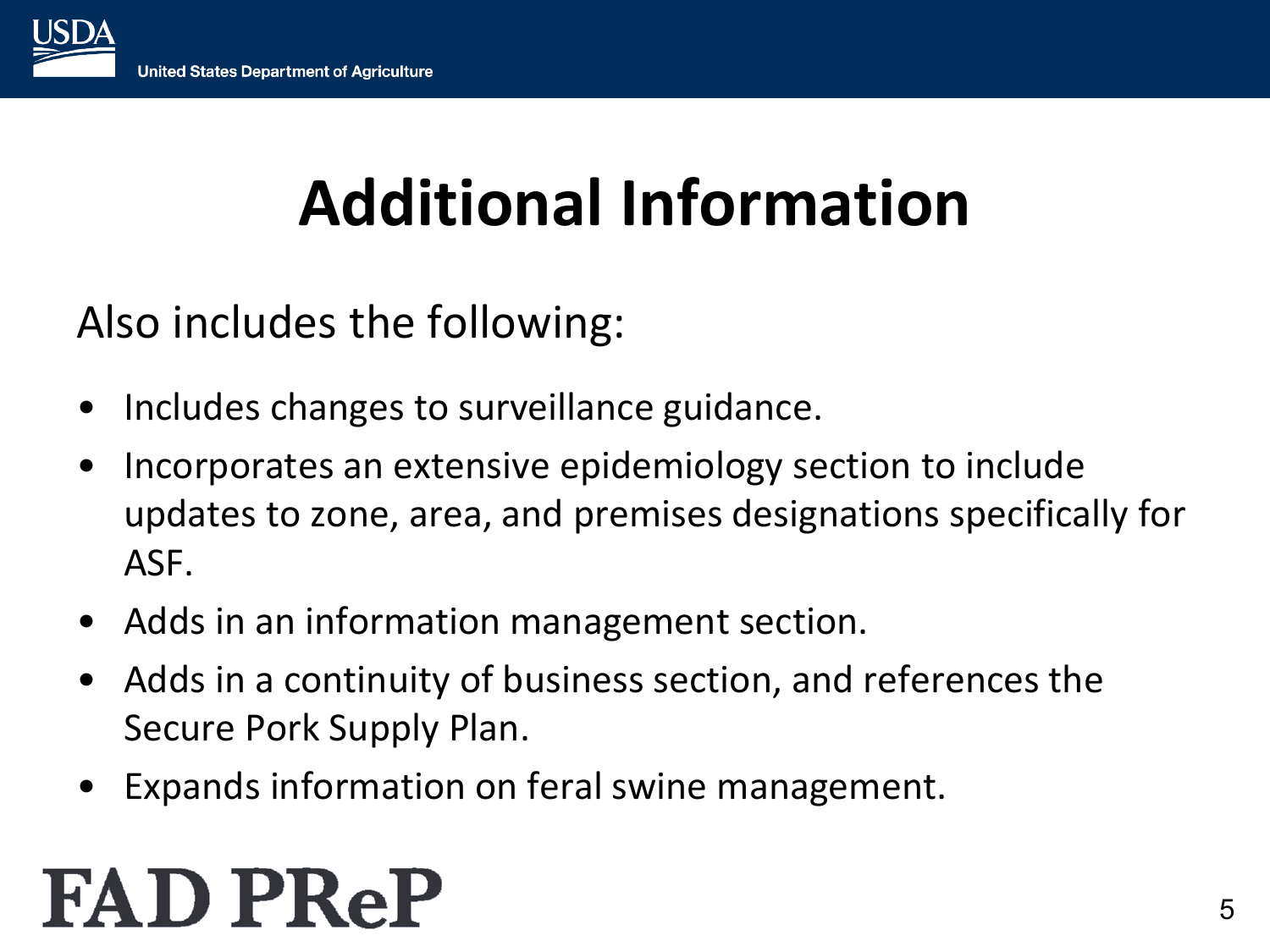

### **Target Audience**

#### Animal health emergency responders, Federal, State, local, and Tribal governments as well as industry partners.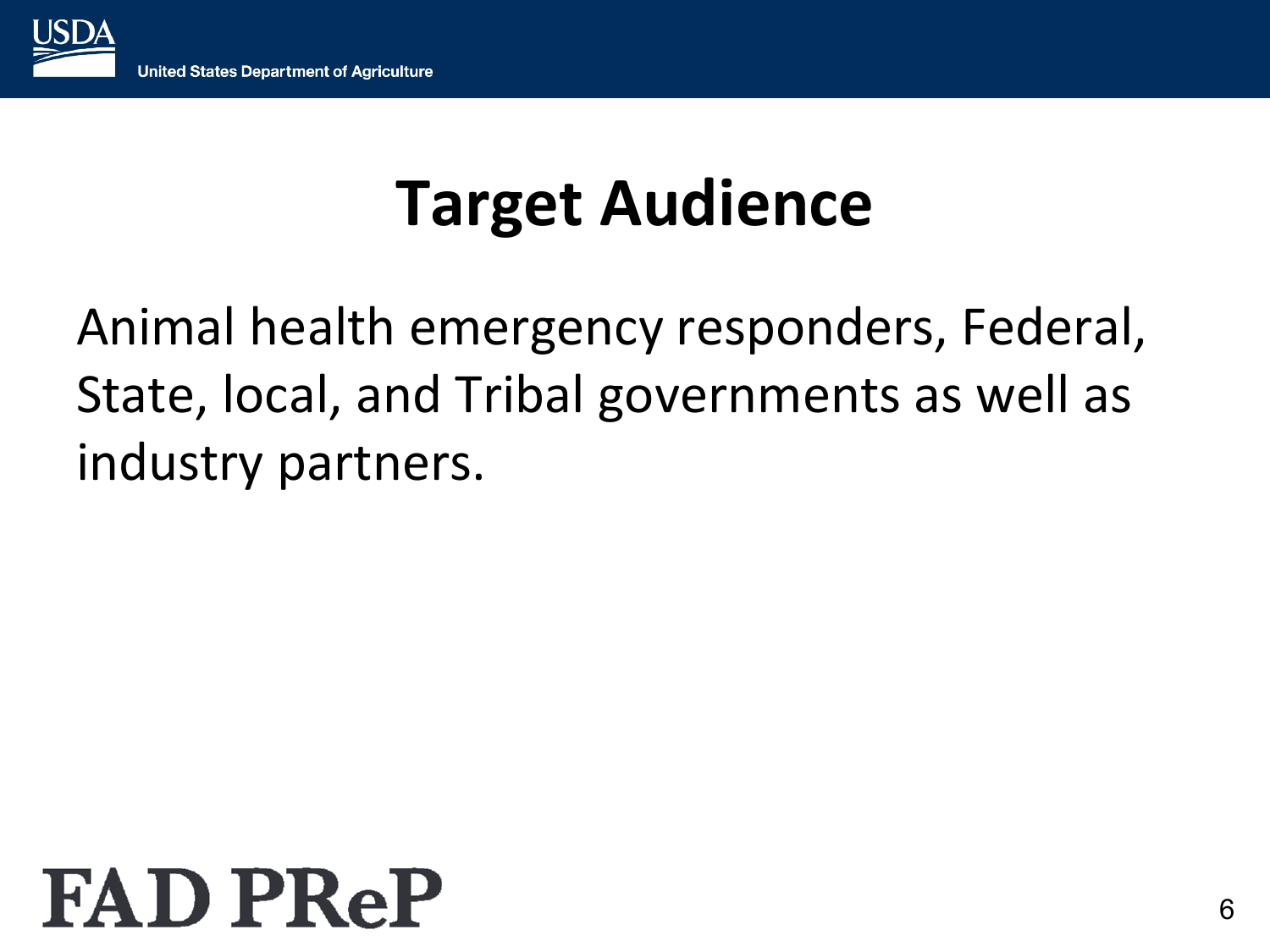### **ASF Response Goals**

- Detect, control, and contain ASF in swine as quickly as possible.
- Eradicate ASF using strategies that seek to stabilize animal agriculture, the food supply, the economy, and to protect public health and the environment.
- Provide science- and risk-based approaches and systems to facilitate Continuity of Business (COB) for non-infected animals and non-contaminated animal products.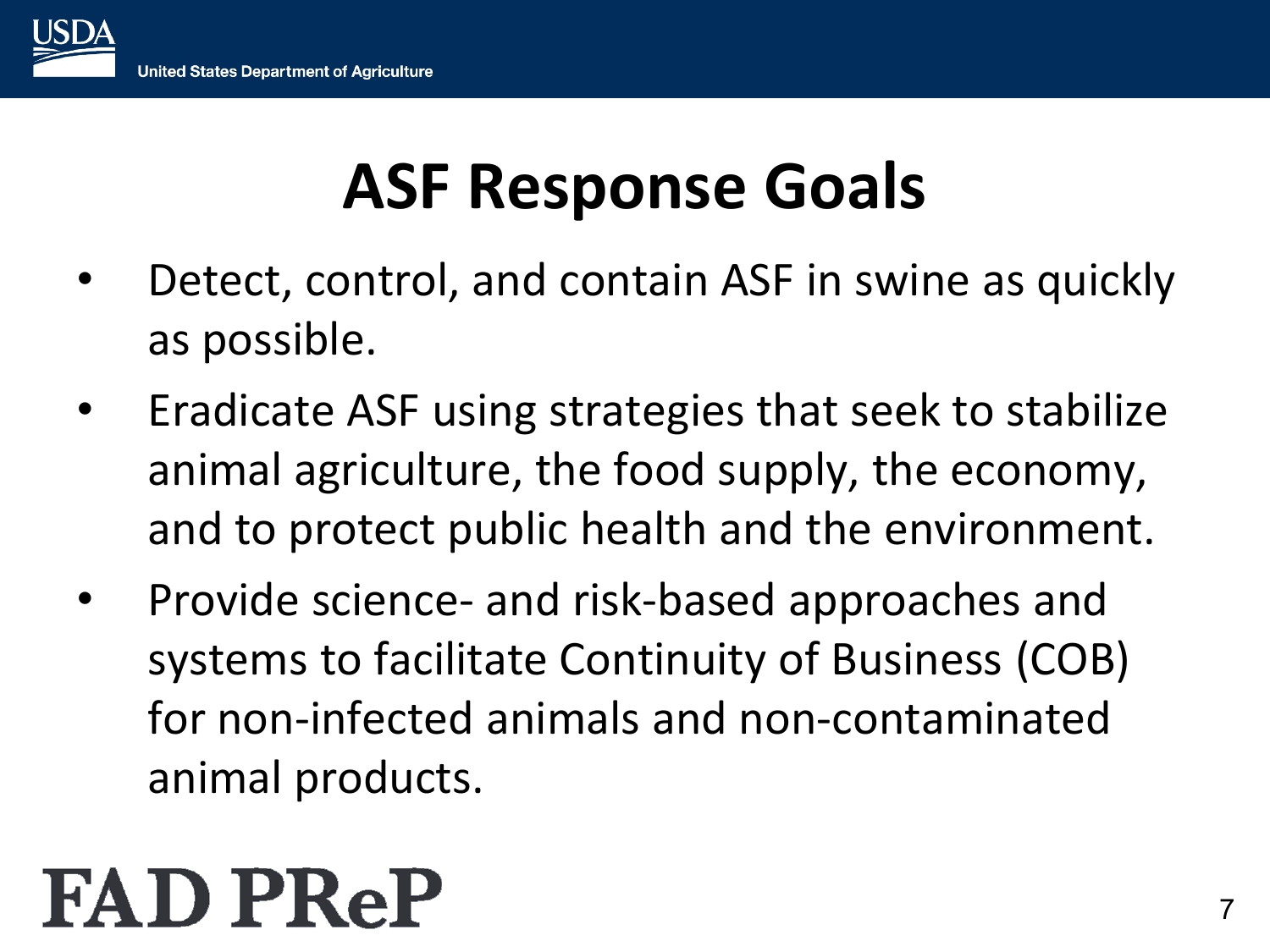### **ASF Response Goals (***contd.)*

- Achieving these three goals will allow individual livestock facilities, States, Tribes, regions, and industries to resume normal production as quickly as possible.
- They will also allow the United States to regain ASFfree status without the response effort causing more disruption and damage than the outbreak itself.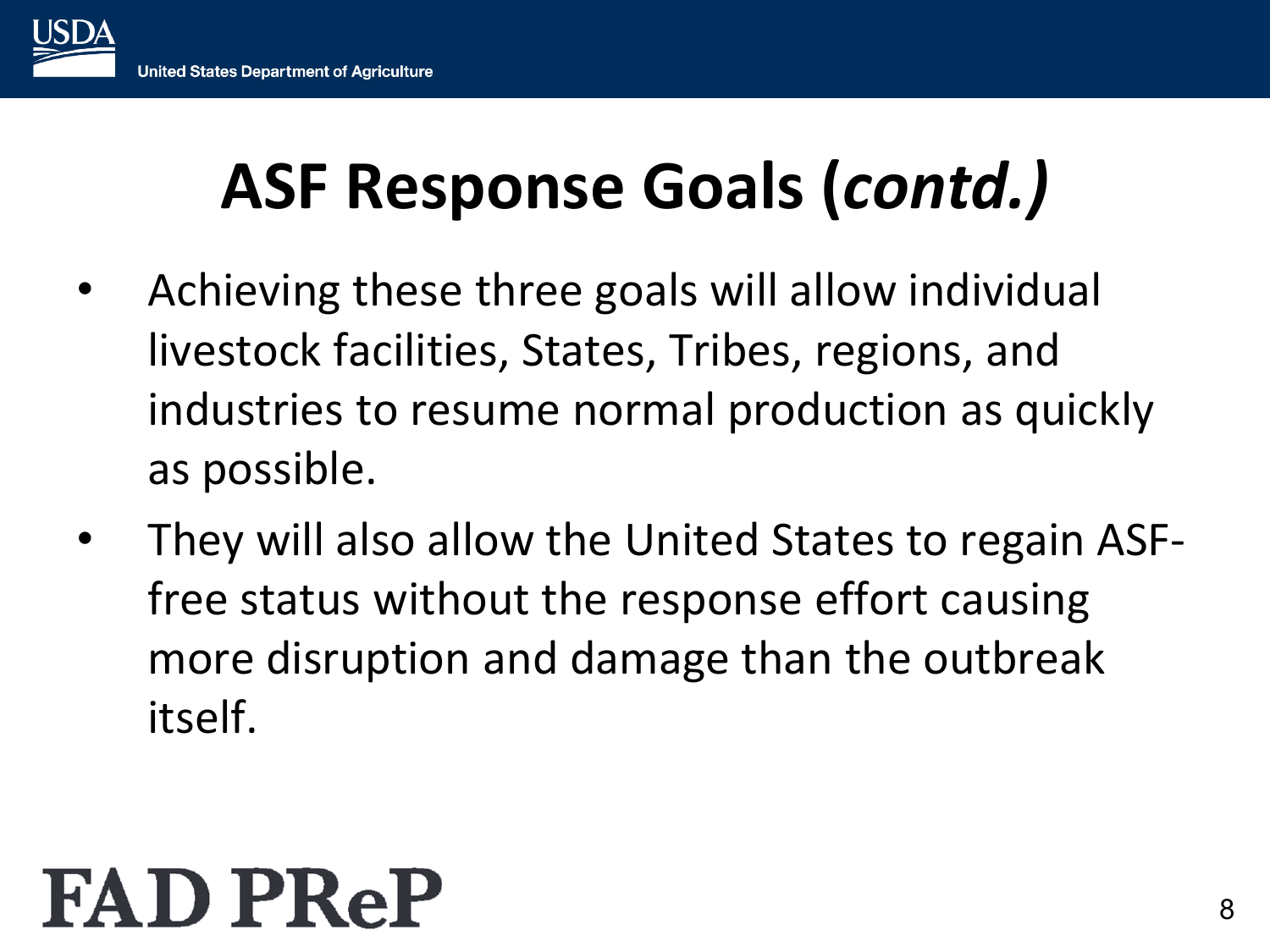### **ASF Epidemiological Principles**

- Prevent contact between ASF virus (ASFV) and swine. This is accomplished through the establishment of Control Areas, utilization of NBCs, and enhancing biosecurity procedures.
- Stop the production of ASFV by mass depopulation (and disposal) of infected and potentially infected swine.
- Stop the transmission of ASFV by vectors.
- Prevent ASFV from becoming established in feral swine populations.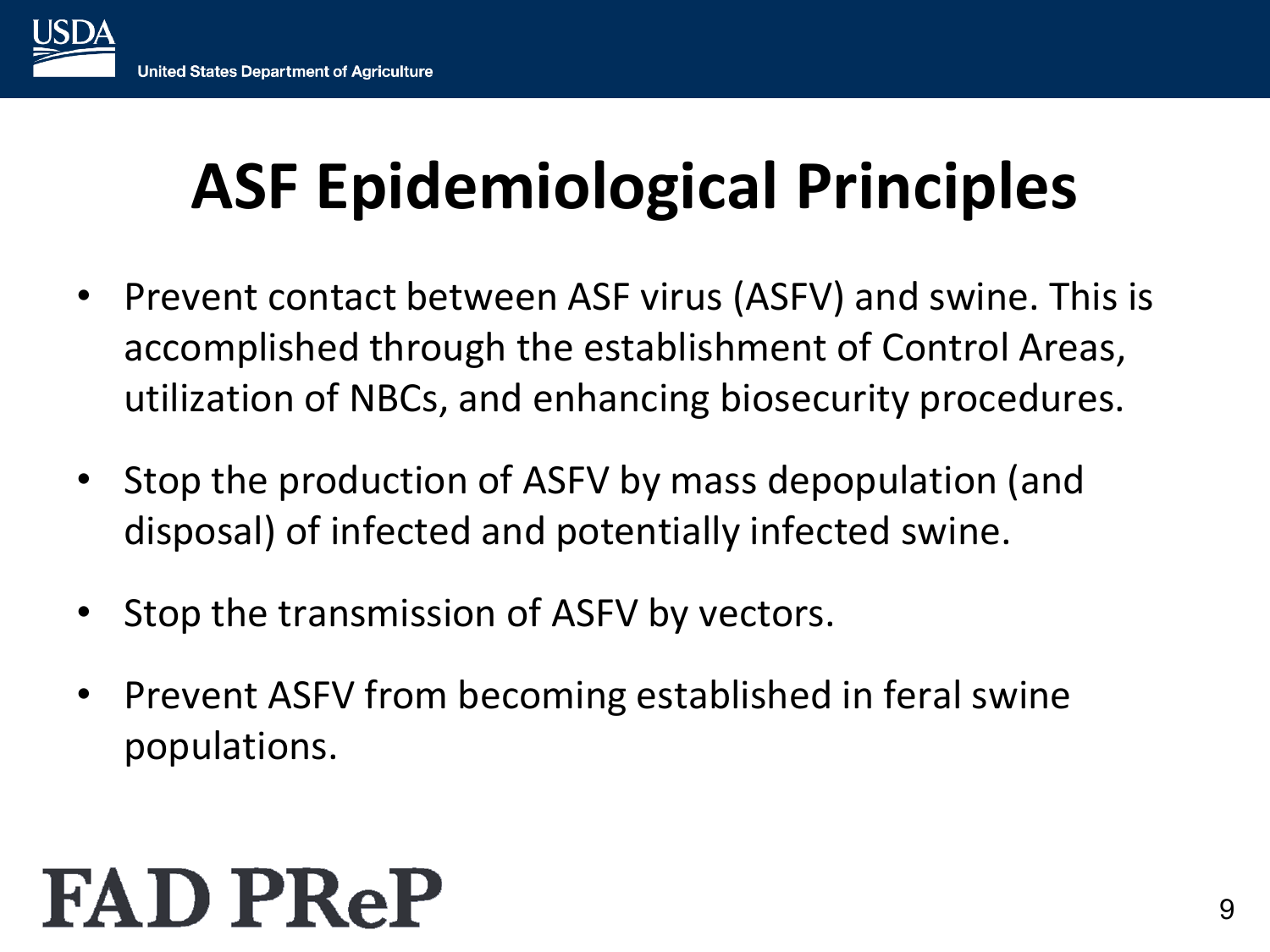- The primary control and eradication strategy for ASF in swine is the establishment of quarantines and movement controls with eradication by stamping-out.
	- Stamping-out is the depopulation of clinically affected and in-contact susceptible swine.
	- NBCs will be employed on traced Contact Premises in addition to the standard Control Area Approach.
- There is currently no effective vaccine available for ASFV in swine.
- Critical activities and tools must be implemented to successfully execute response strategies.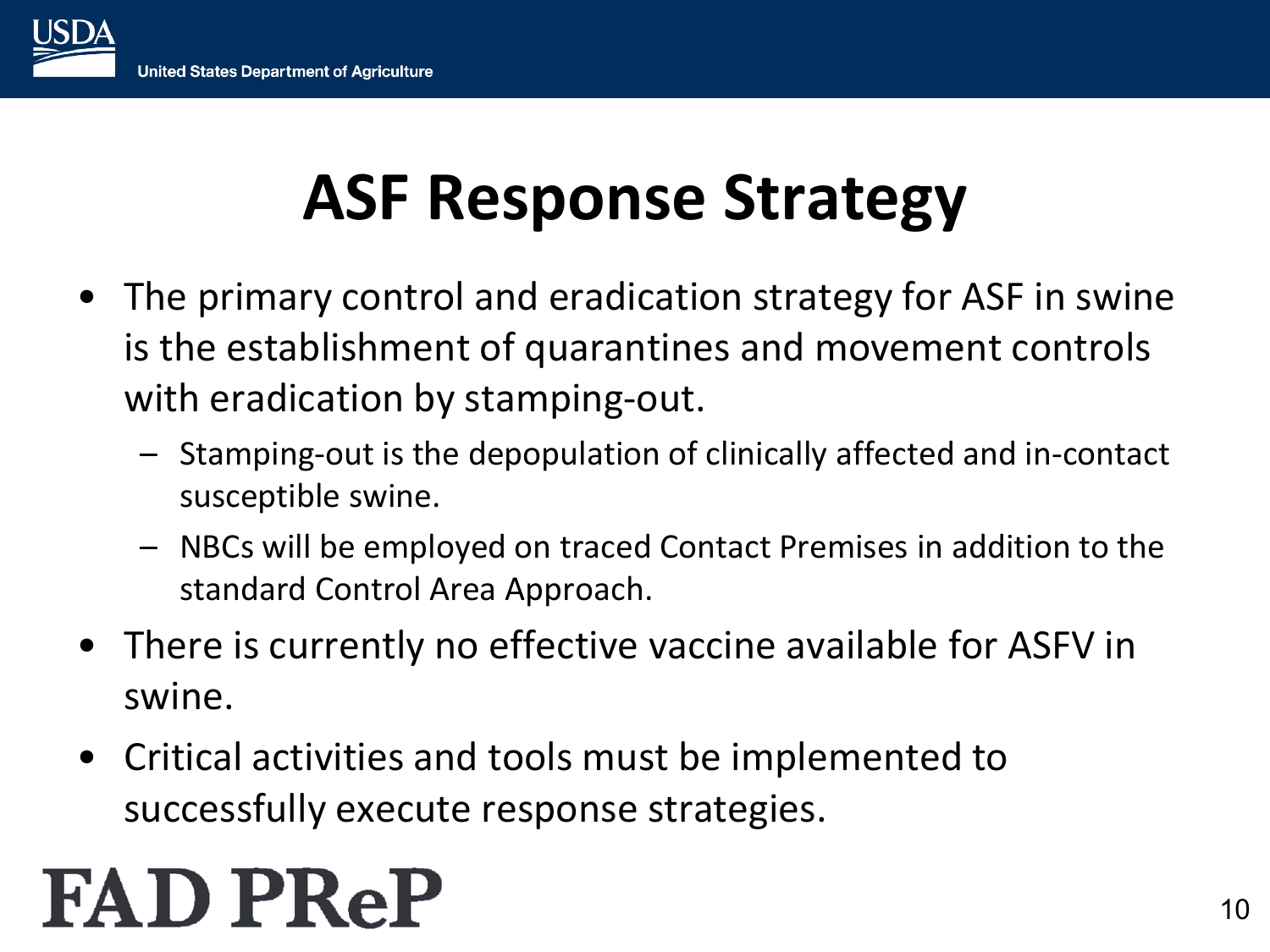#### **Stamping-Out Policy**

- Infected Pigs will be depopulated in the quickest, safest, and most humane way possible.
- To be most effective in stopping disease transmission, it may be necessary to prioritize depopulation based on clinical signs and epidemiological information.
- Require a well-planned and proactive coordinated public awareness campaign.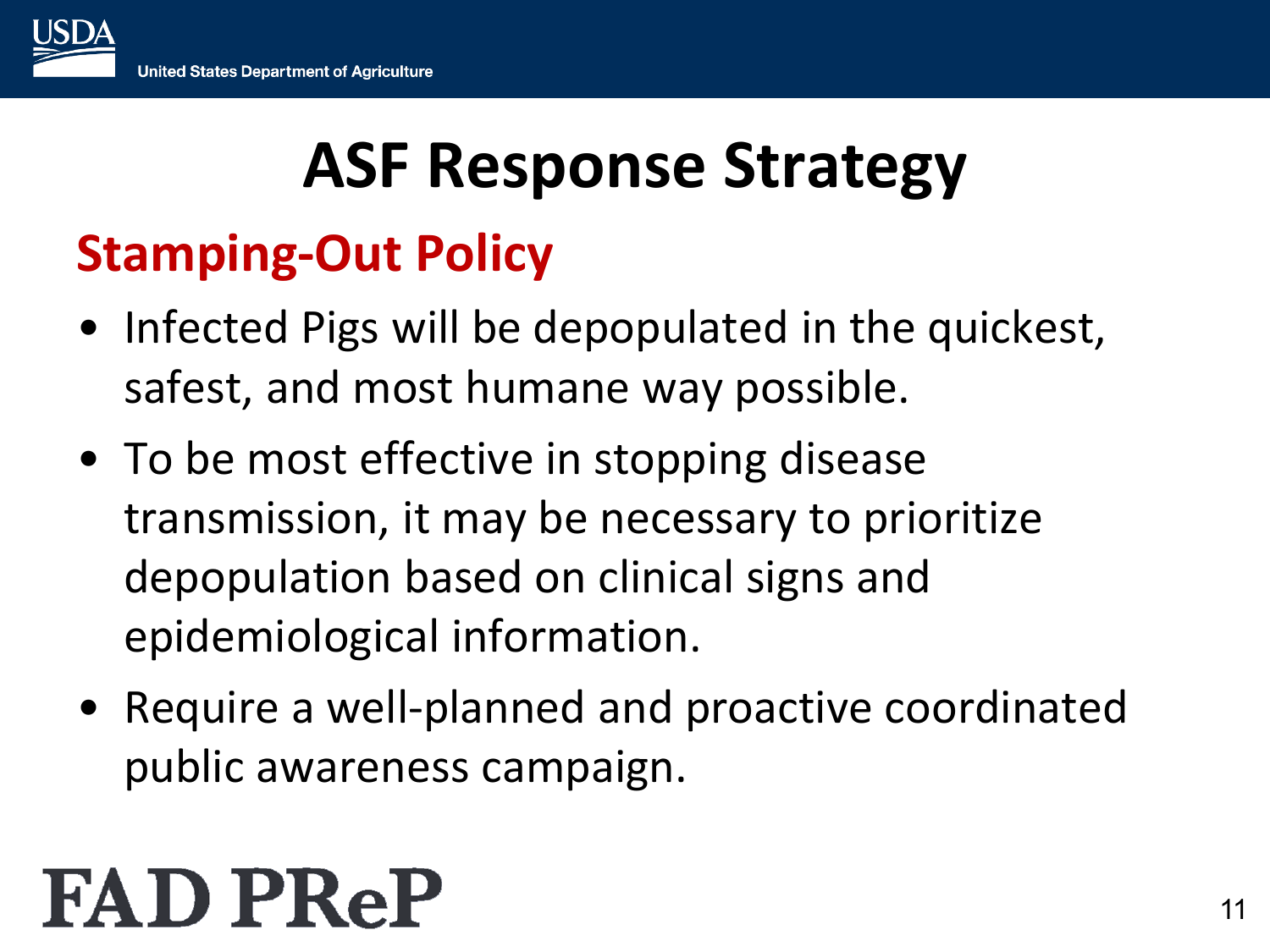#### **Zones and Areas in Relation to NBCs**

NBCs will target response resources to high risk epidemiologicallylinked premises in an effort to rapidly detect new cases.

All premises that IP<sub>1</sub> are traced/linked to an Infected  $\pmb{\times}$ Premises are subject to Control Area restrictions and diagnostic  $\pmb{\times}$ testing.



 $\pmb{\times}$ 

 $IP2$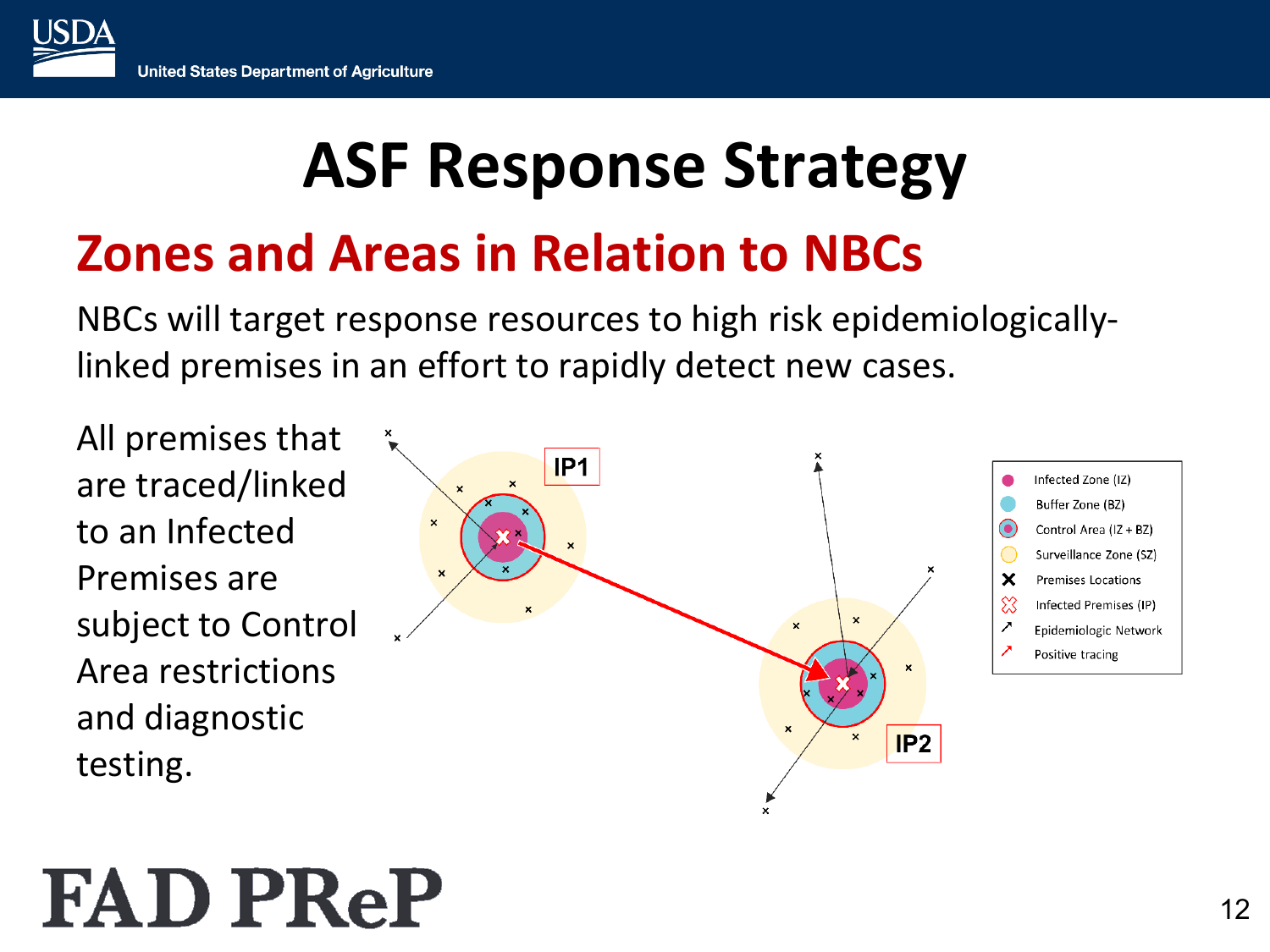#### **Control and Eradication of ASF –** *Domestic Swine*

- **Primary Control Strategy =** establishment of Control Areas around Infected Premises
	- Focuses on preventing ASFV from coming into contact with susceptible swine.
	- Supported by quarantine and movement controls with enhanced biosecurity.
	- Minimum 5km Control Area (Infected Zone + Buffer Zone):
		- 3 km Infected Zone
		- 2 km Buffer Zone
		- Plus 5 km Surveillance Zone (in the Free Area).
- **Primary Eradication Strategy =** stamping-out
	- Feral swine found near ASF infected domestic swine may be depopulated.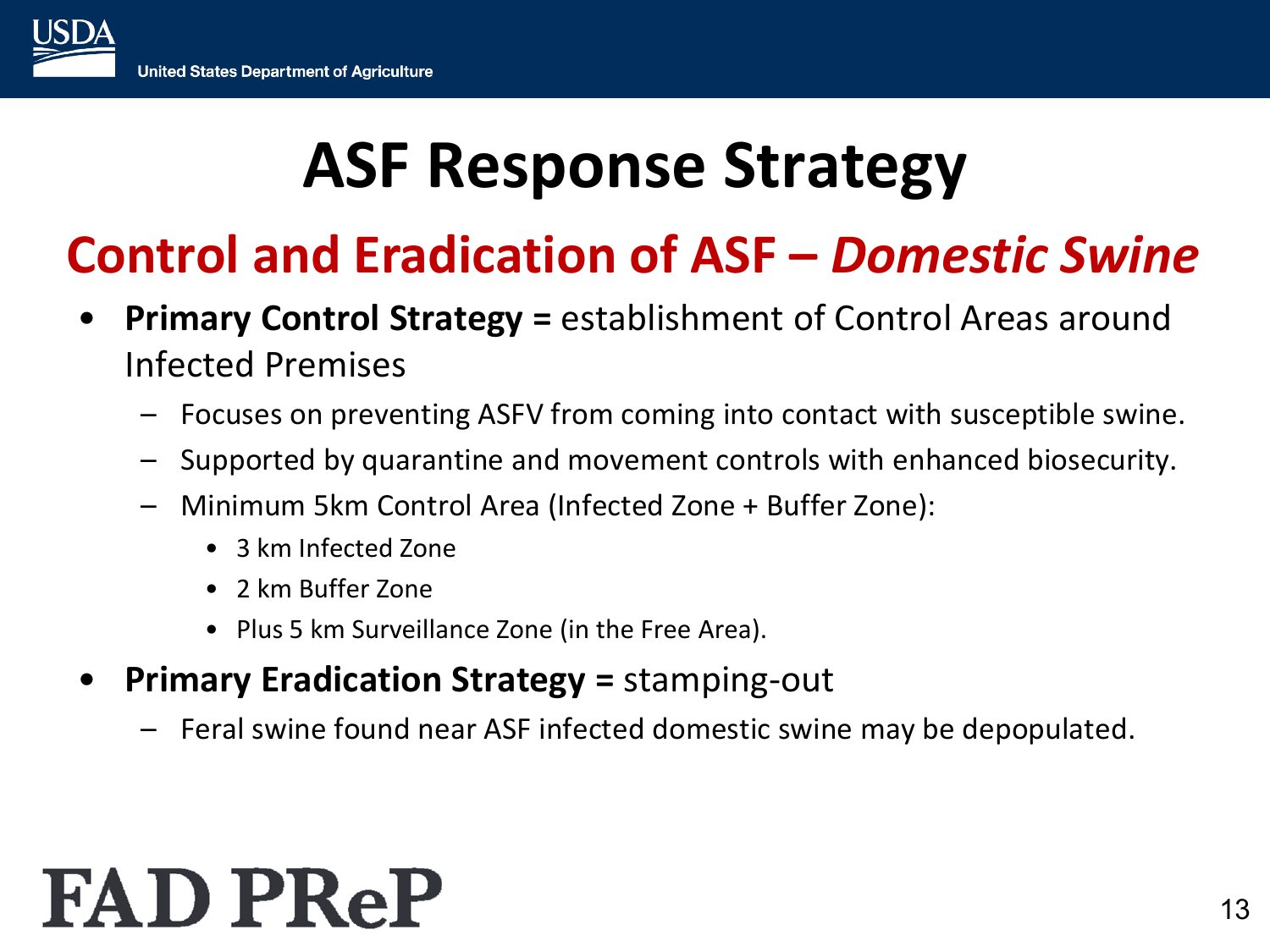#### **Control and Eradication of ASF –** *Feral Swine*

- **Primary Control Strategy =** establishment of Control Areas around Infected Pigs
	- Focuses on limiting viral spread and transmission through the establishment of Control Areas that encompass infected feral swine.
	- Minimum 5km Control Area (Infected Zone + Buffer Zone):
		- 3 km Infected Zone
		- 2 km Buffer Zone
		- Plus 5 km Surveillance Zone (in the Free Area).
	- A larger Control Area may be needed given that feral swine are free-ranging.
- **Primary Eradication Strategy =** stamping out followed by population reduction.
- Immediate carcass removal and proper disposal is key in preventing the spread of ASFV through wildlife.
- Implementation varies due to the differences between production based systems and wildlife.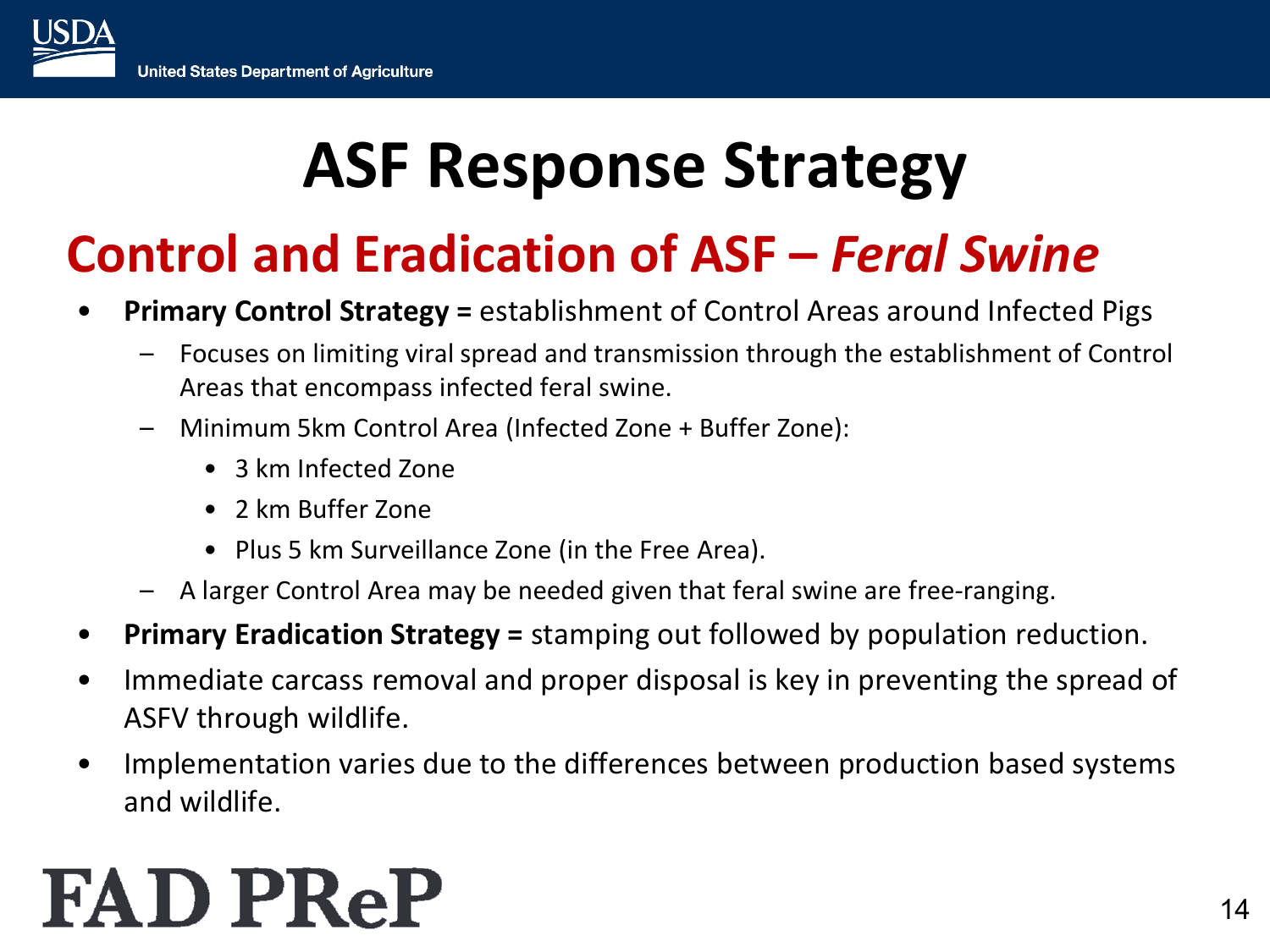#### **Authorization for Response Activities**

When the criteria for a presumptive positive ASF case have been met, the APHIS Administrator or VS Deputy Administrator can authorize APHIS personnel—in conjunction with State, Tribal, and IC personnel—to initiate certain response activities of the index case (Infected Premises or Infected Pig), including an epidemiological investigation of Contact Premises.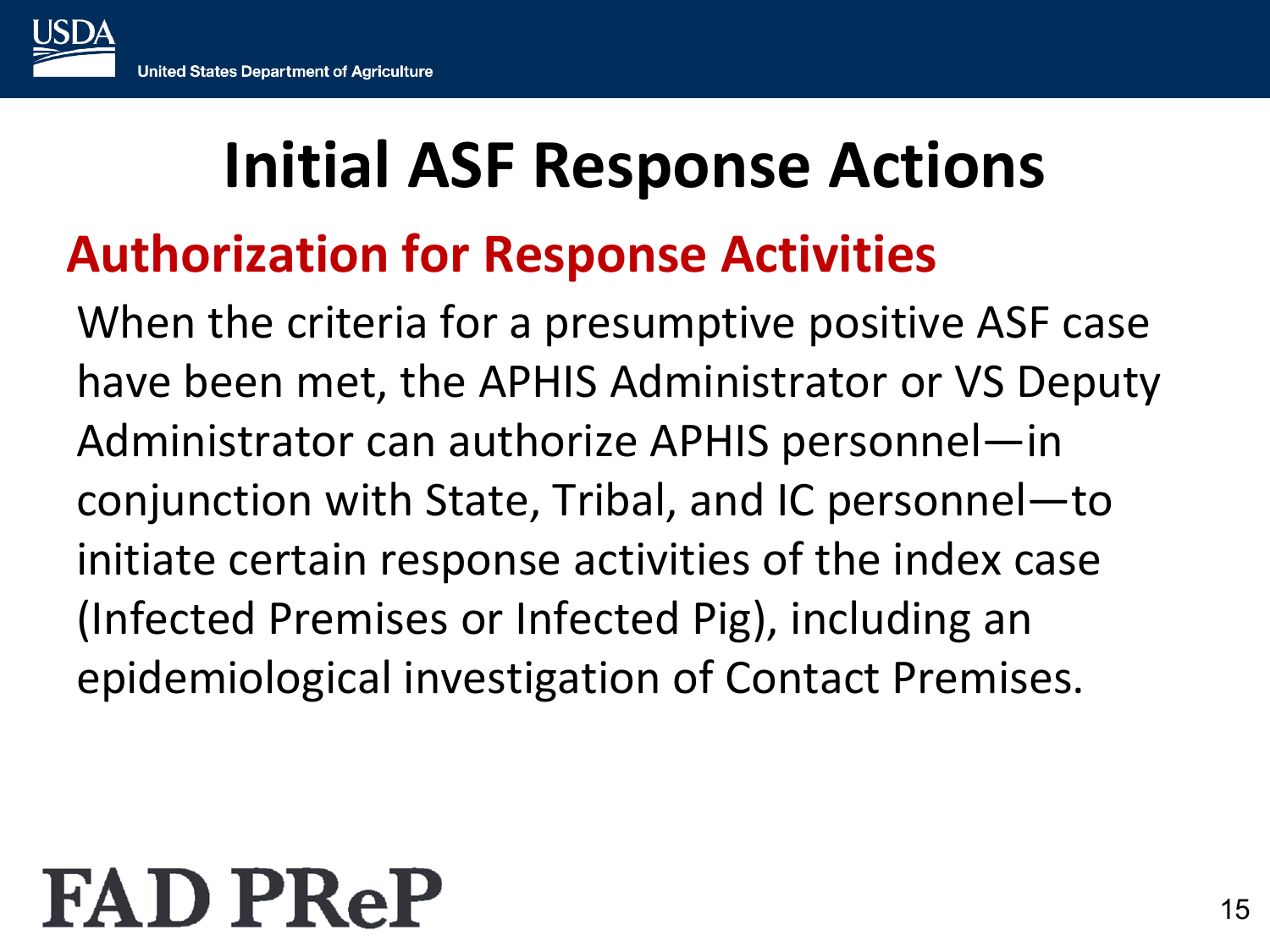#### **Authorization for Response Activities (***contd***.)**

Upon ASFV confirmation by the National Veterinary Services (NVSL) Laboratories Foreign Animal Disease Diagnostic Laboratory, the Secretary of Agriculture will

- take immediate steps to declare an Extraordinary Emergency;
- issue a National Movement Standstill of at least 72 hours with a detection in domestic or feral swine;
- authorize depopulation of Infected Premises; and
- authorize payment for virus eliminations at a uniform, flat rate, based on the size of the affected premises.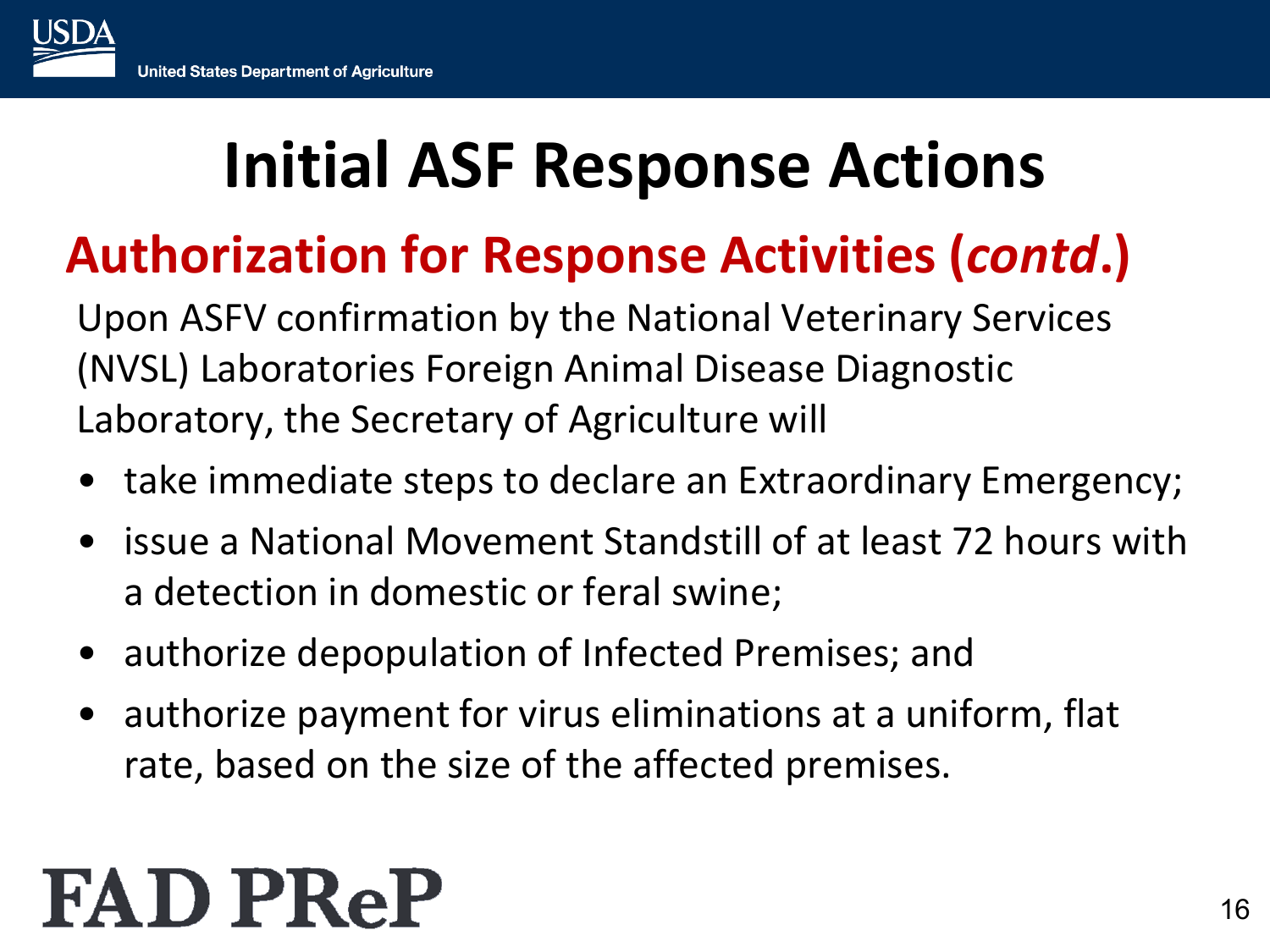#### **Coordinated Public Awareness Campaign**

- Engages and leverages Federal, State, Tribal, local, and stakeholder relationships to provide unified public messages for all audiences.
- Addresses the issues and concerns relating to food safety, public health, and animal welfare.
- Addresses issues and concerns rated to interstate commerce, COB, and international trade.
- Widely disseminated key communication messages to consumers and producers.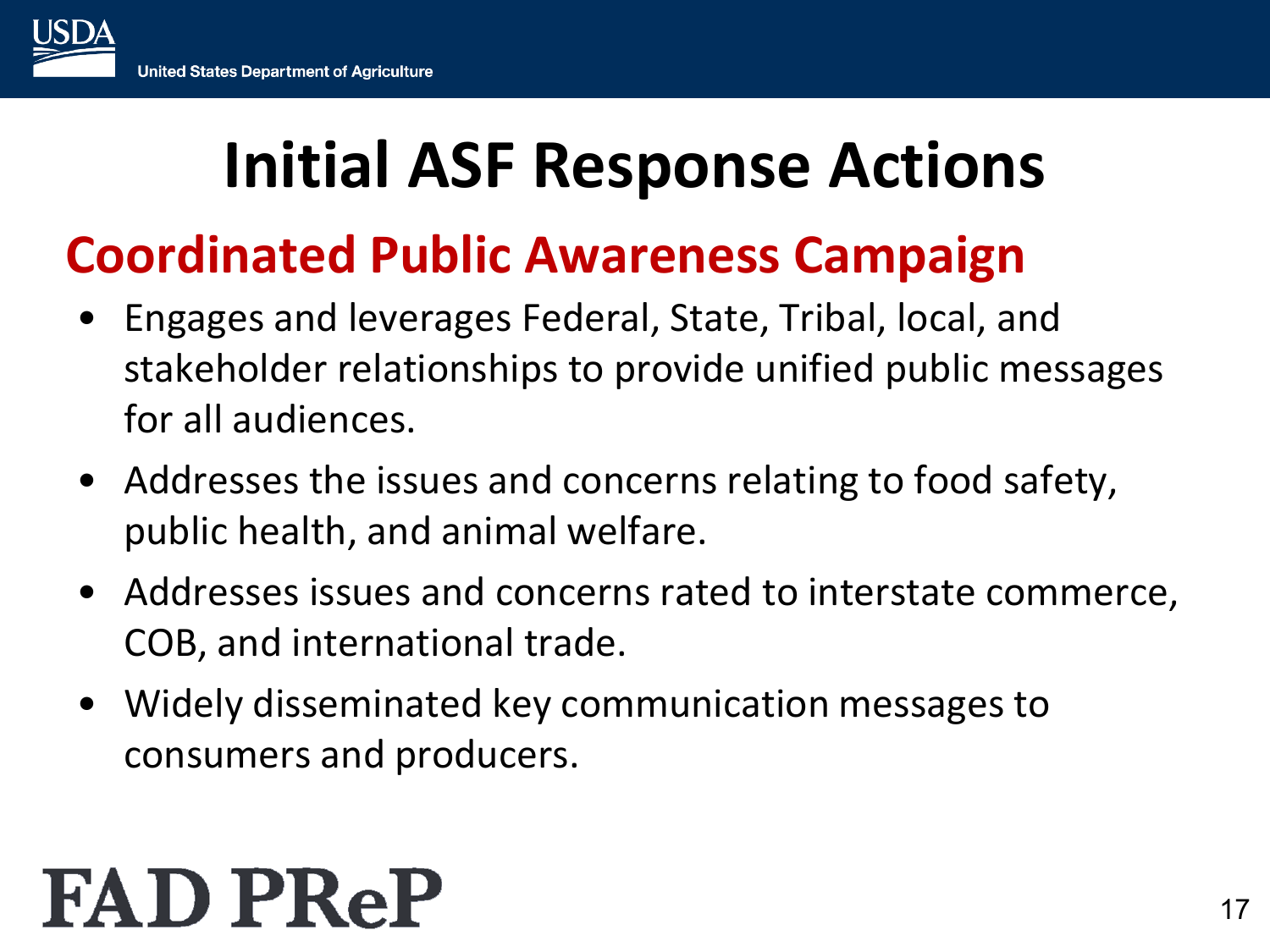#### **Regulatory Movement Controls**

- A temporary hold order, a quarantine and/or some type of stop movement will be immediately issued on a premises by State authority, or Tribal authority, upon strong suspicion of ASF on a premises.
- Confirmation of ASF by NVSL is *not* necessary for States, or Tribes, to implement quarantines and/or movement controls.
- Each State has different quarantine authorities; therefore, each State's animal health emergency response plan should describe implementation.
	- Due to the highly-integrated swine industry, it will be necessary to consider swine networks, which often include interstate movements.

## **FAD PRel**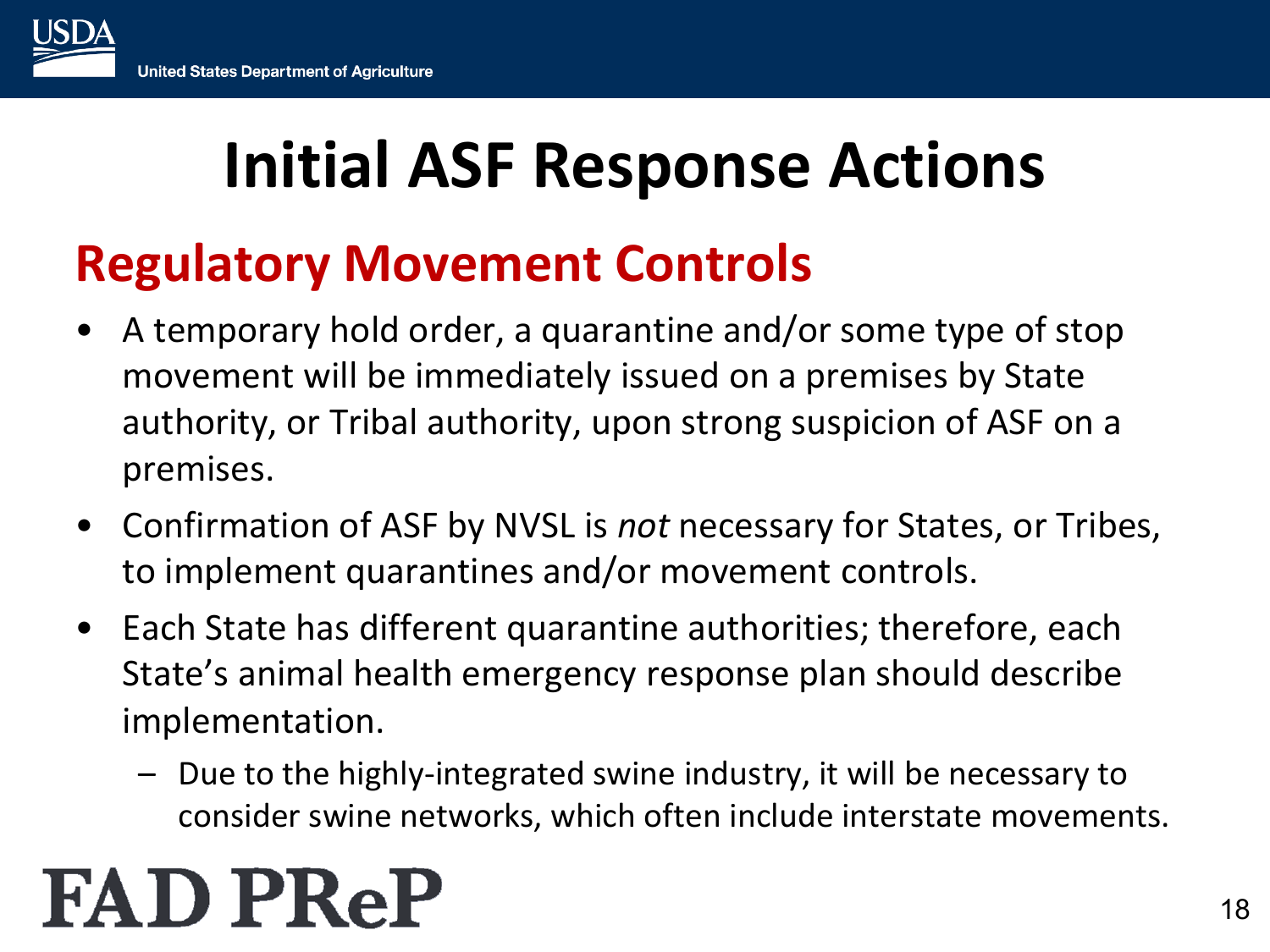#### **National Movement Standstill**

- Is a complete stop in live swine movement across the United States.
- Is intended to allow States, Tribes, and industry to gather critical information for a unified approach to an ASF response, while inhibiting further virus transmission before effective disease control measures can be successfully implemented.
- Is issued by USDA upon confirmation of ASF in *commercial swine or feral pigs* for at least 72 hours.
	- USDA will provide implementation guidance.
- Is effective only if all parties involved understand the reasons and goals, and have planned for it.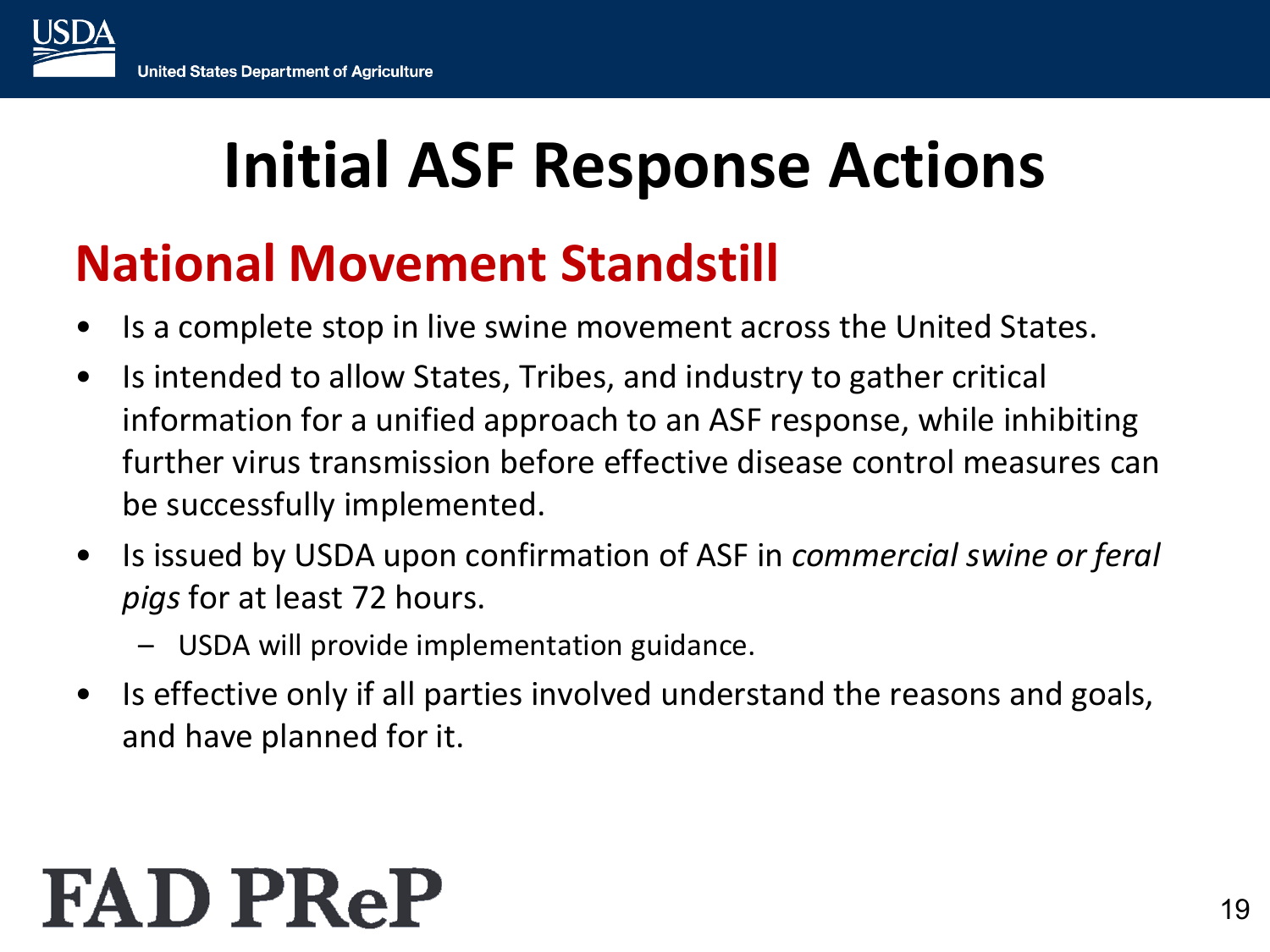- Diagnosis and Reporting
- **Surveillance**

USDZ

- Epidemiological Investigation and Tracing
- Quarantine and Movement Control
- Continuity of Business
- Information Management
- Public Communication and Messaging Campaign
- Health and Safety
- **Biosecurity**
- 3D Activities
- Wildlife Management
- Indemnity

*These critical activities are covered in more detail in the FAD PReP Standard Operating Procedures and NAHEMS Guidelines.*

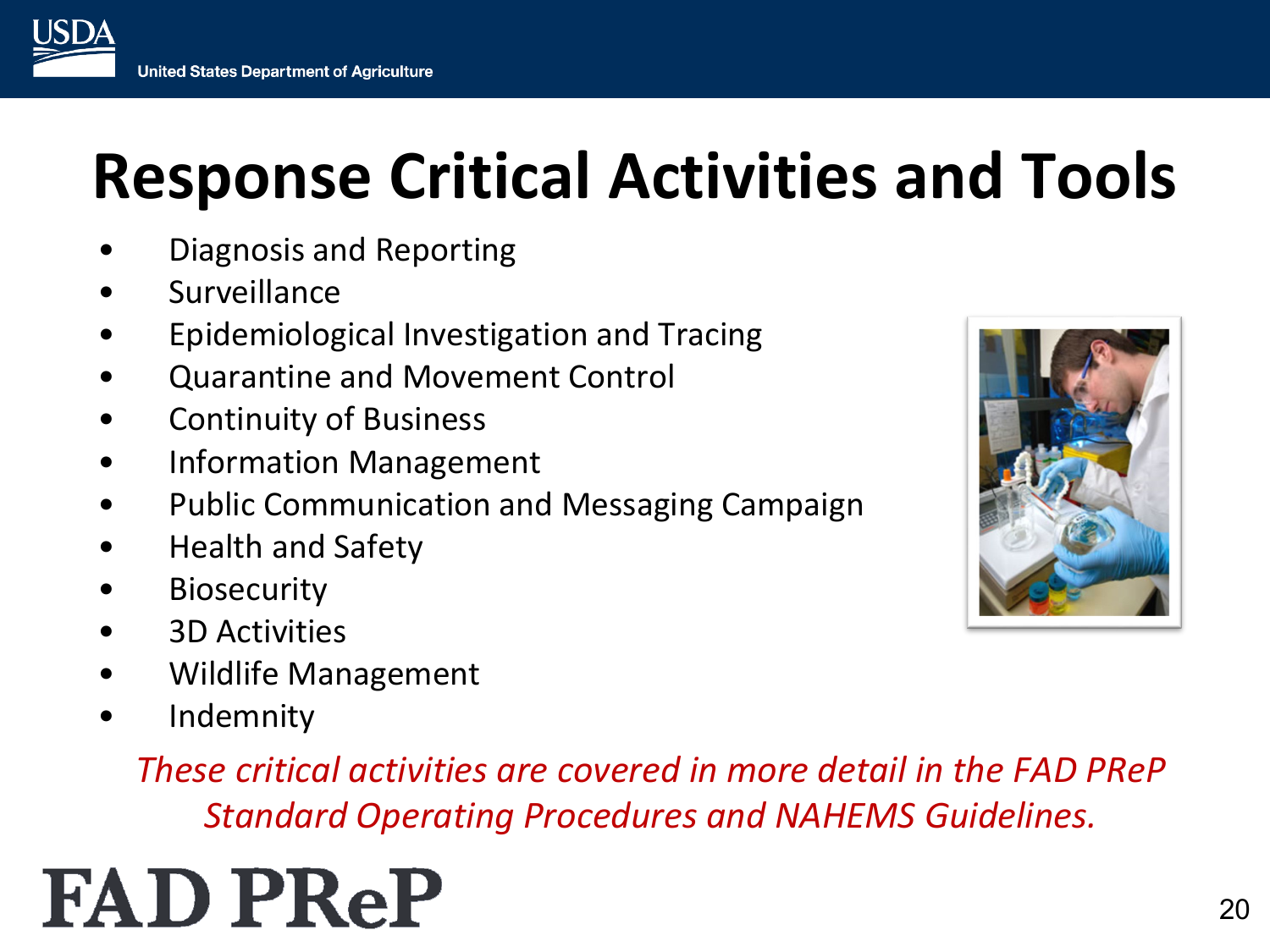#### **Zone, Areas, and Premises Designations**

- Unified Incident Command establishes an Infected Zone and a Buffer Zone within 12 hours of the index case. This Control Area may change as the outbreak progresses.
- Zone, area, and premises designations may include: epidemiologically linked Contact Premises that are not all in the same, or contiguous geographical area, and areas that reflect home ranges of feral swine populations.
- The perimeter of the Control Area should be at least 5km beyond the perimeter of the closest Infected Premises or Infected Pig.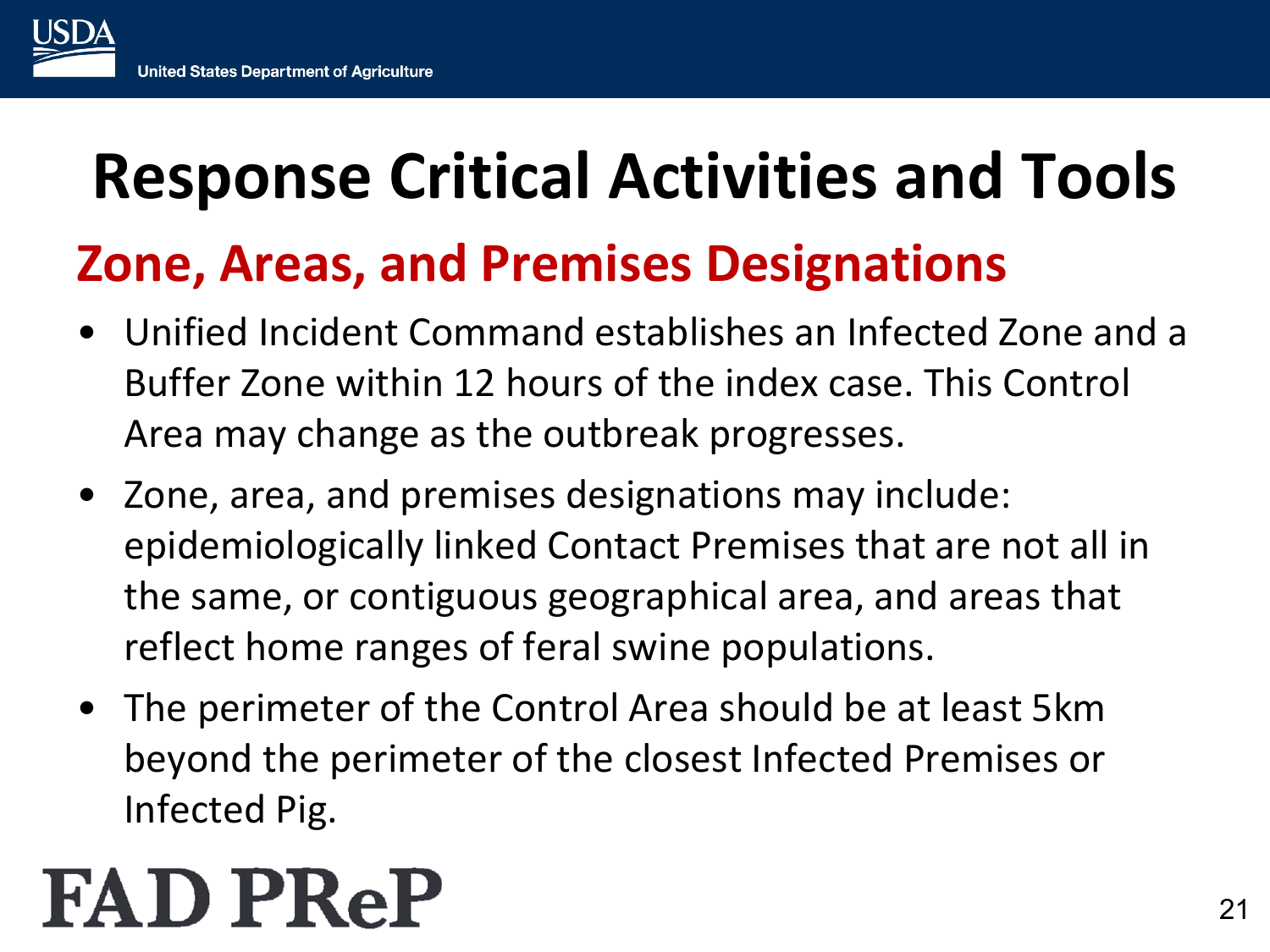#### **Examples of Zone, Areas, and Premises Designations**

**Domestic Swine**

#### *Zones and Areas Premises*



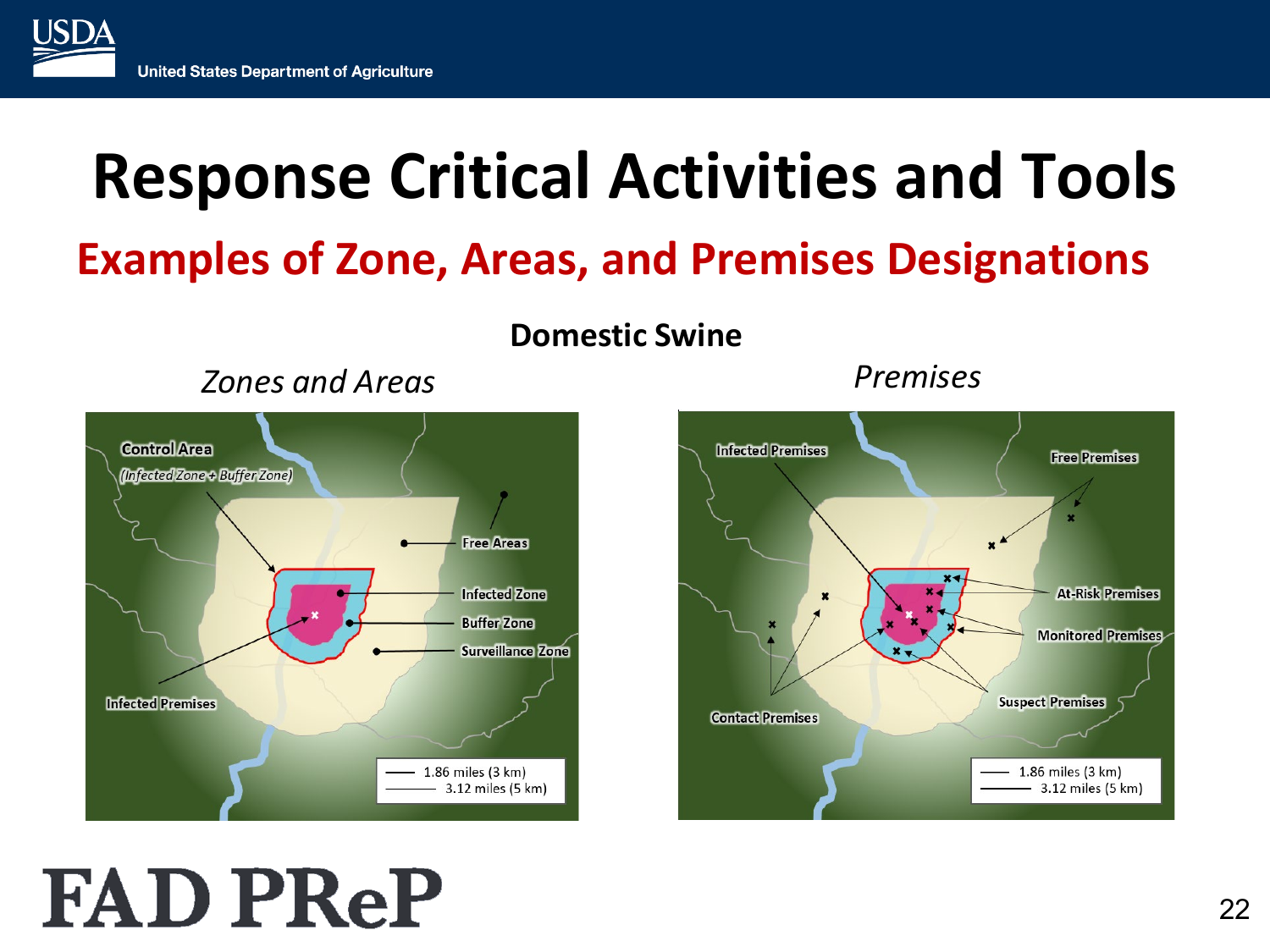#### **Examples of Zone, Areas, and Premises Designations**



**Feral Swine**

*Zones and Areas Pigs\**



\* The minimum Infected Zone is 3km; however, when multiple pigs are found nearby on the landscape the Infected Zone will be adjusted to incorporate all pigs, which potentially can result in a larger Infected Zone.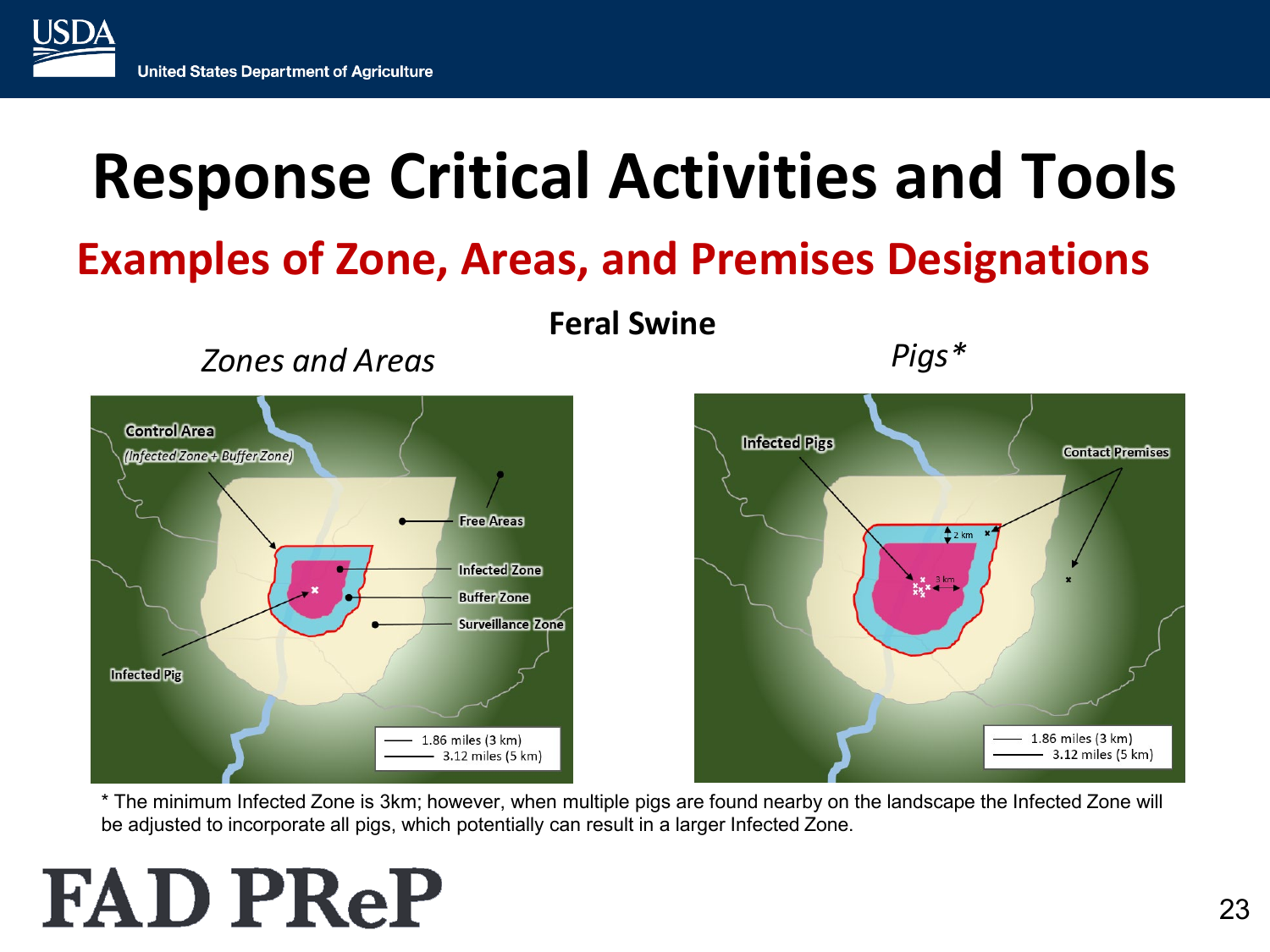#### **3D (Depopulation, Disposal, Decontamination) Activities**

- **Euthanasia or mass depopulation** will be conducted in accordance to the American Veterinary Medical Association guidance so that all affected swine are depopulated safely, quickly, efficiently, and humanely as possible.
	- The method used will depend on a variety of characteristics and incident considerations.
- Options for **disposal** are limited. For example, composting may not be feasible when there are large amounts of biomass; resources for rendering are currently limited. Burial poses significant challenges with environmental contamination and the ability of the ASFV to persist in the environment.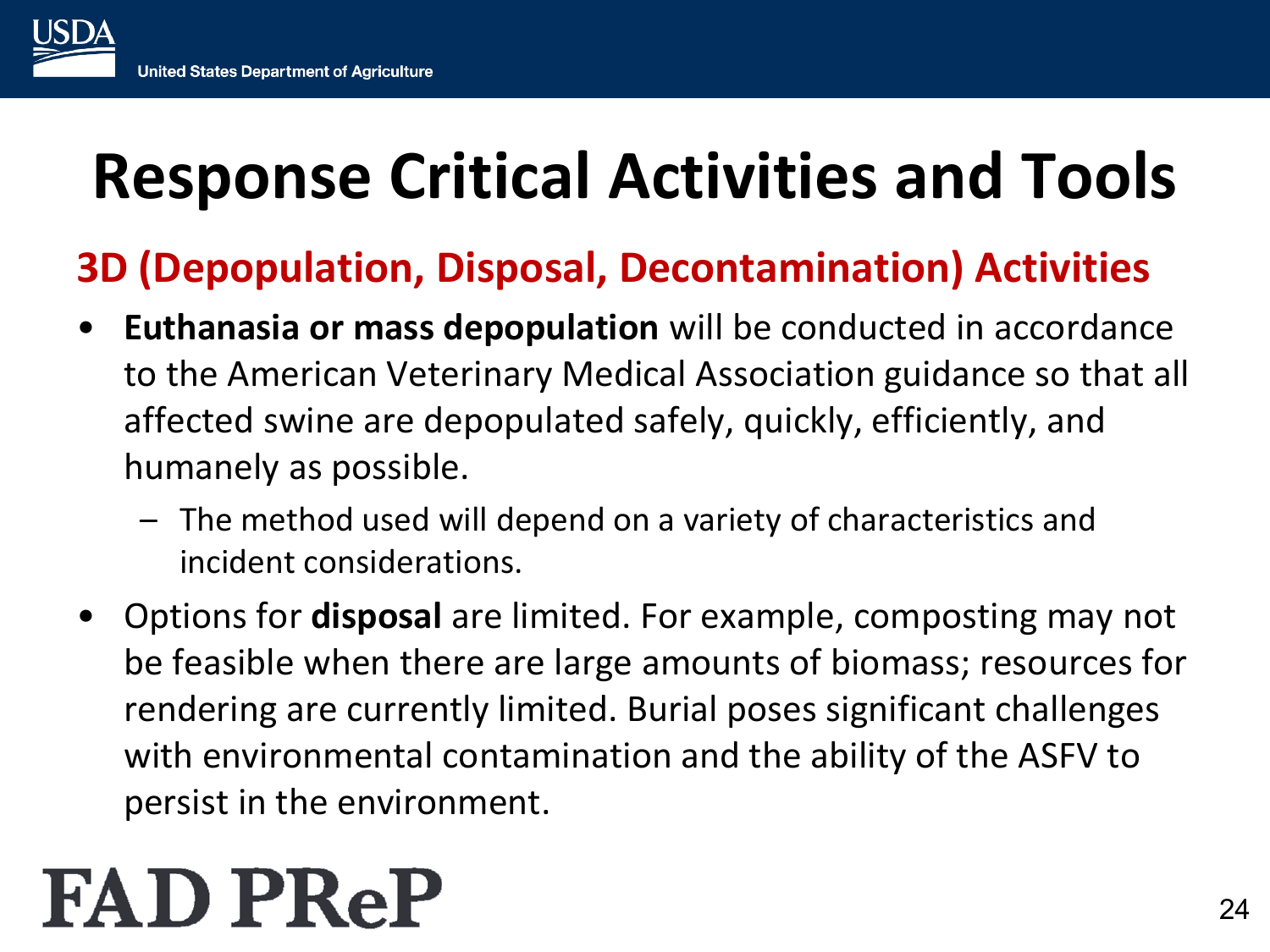#### **3D Activities (contd.)**

- **Cleaning and disinfection** activities should focus on eliminating the virus in the most cost-effective manner possible.
	- Cleaning is the removal of gross contamination, organic material, and debris from the premises.
	- Disinfection refers to the method(s) that are used on surfaces to destroy or eliminate ASFV.
- Each option has its own environmental, logistical, and managerial challenges. APHIS, State officials, and subject matter experts will collaborate to determine best approaches.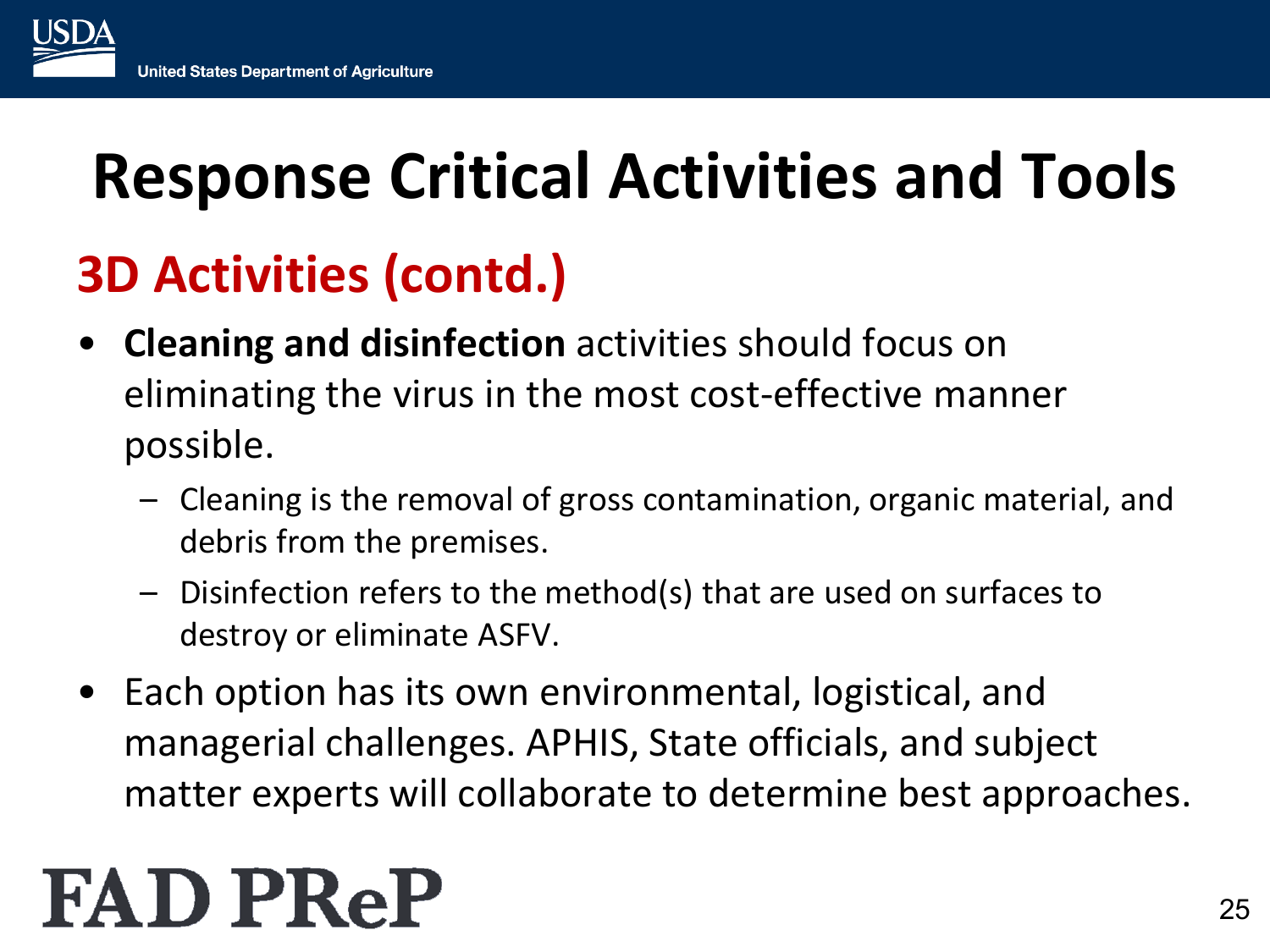#### **Quarantine and Movement Control (QMC)**

- By restricting movement of infected swine, swine products, and contaminated fomites, QMC can aid in controlling and eradicating ASF during an outbreak.
- The Emergency Management Response System 2.0 (EMRS2) is the official system of record for permits and permitted movements made into, within, and out of a Control Area.
- Based on science- and risk-based information, QMC includes permitted movement: for more information on permits during an ASF outbreak, please see Manual 6-0.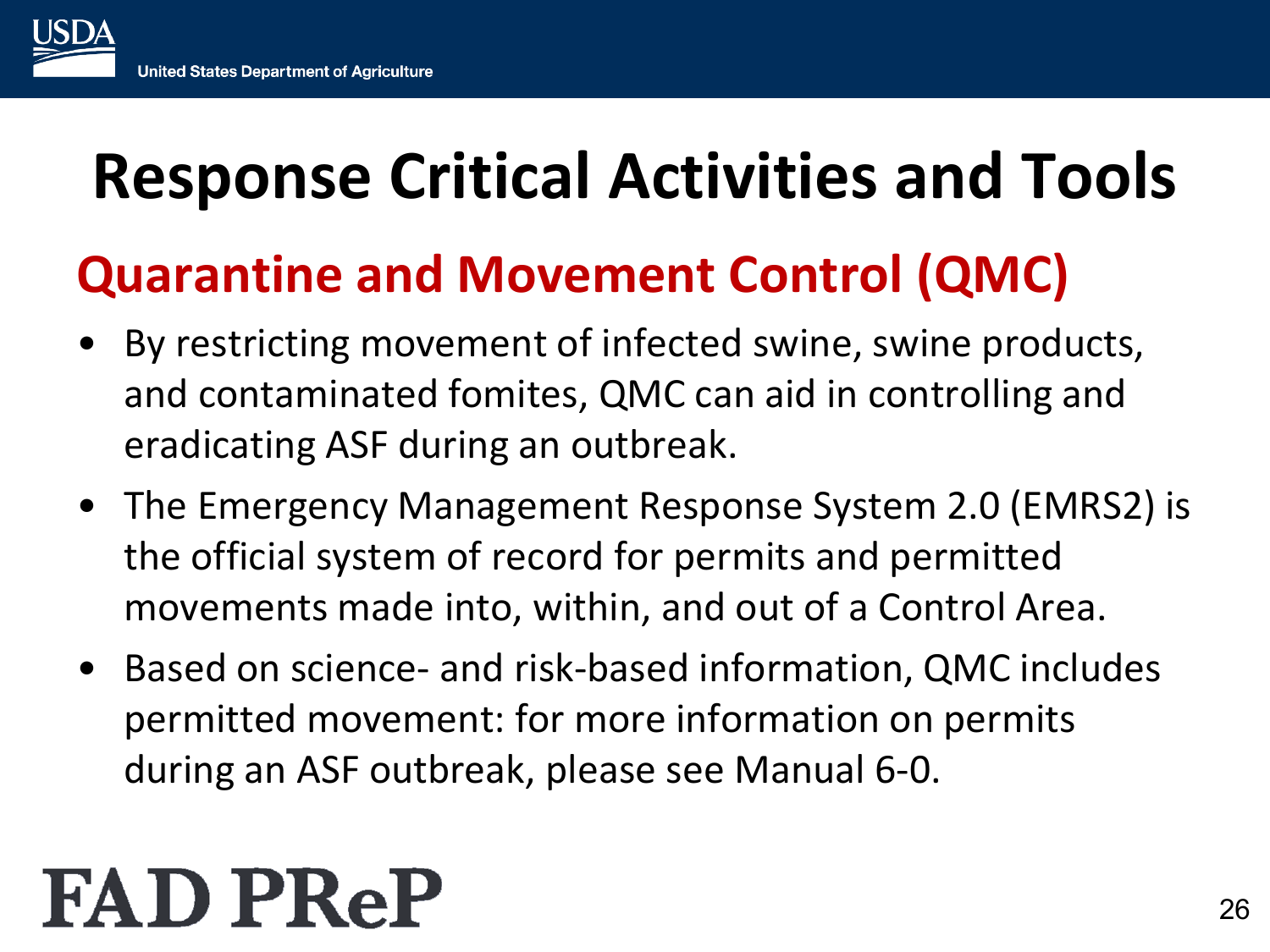#### **Feral Swine Management**

- Epidemiologists and wildlife experts will need to quickly assess the presence of feral swine populations in or near the area of infection.
- A wildlife management plan that addresses transmission of ASF in feral swine will need to be developed.
- ASF management activities would include, but are not exclusive to
	- survey and surveillance for feral swine presence,
	- control measures,
	- enhanced biosecurity measures to separate wildlife and domestic livestock,
	- stamping-out, and
	- population reduction.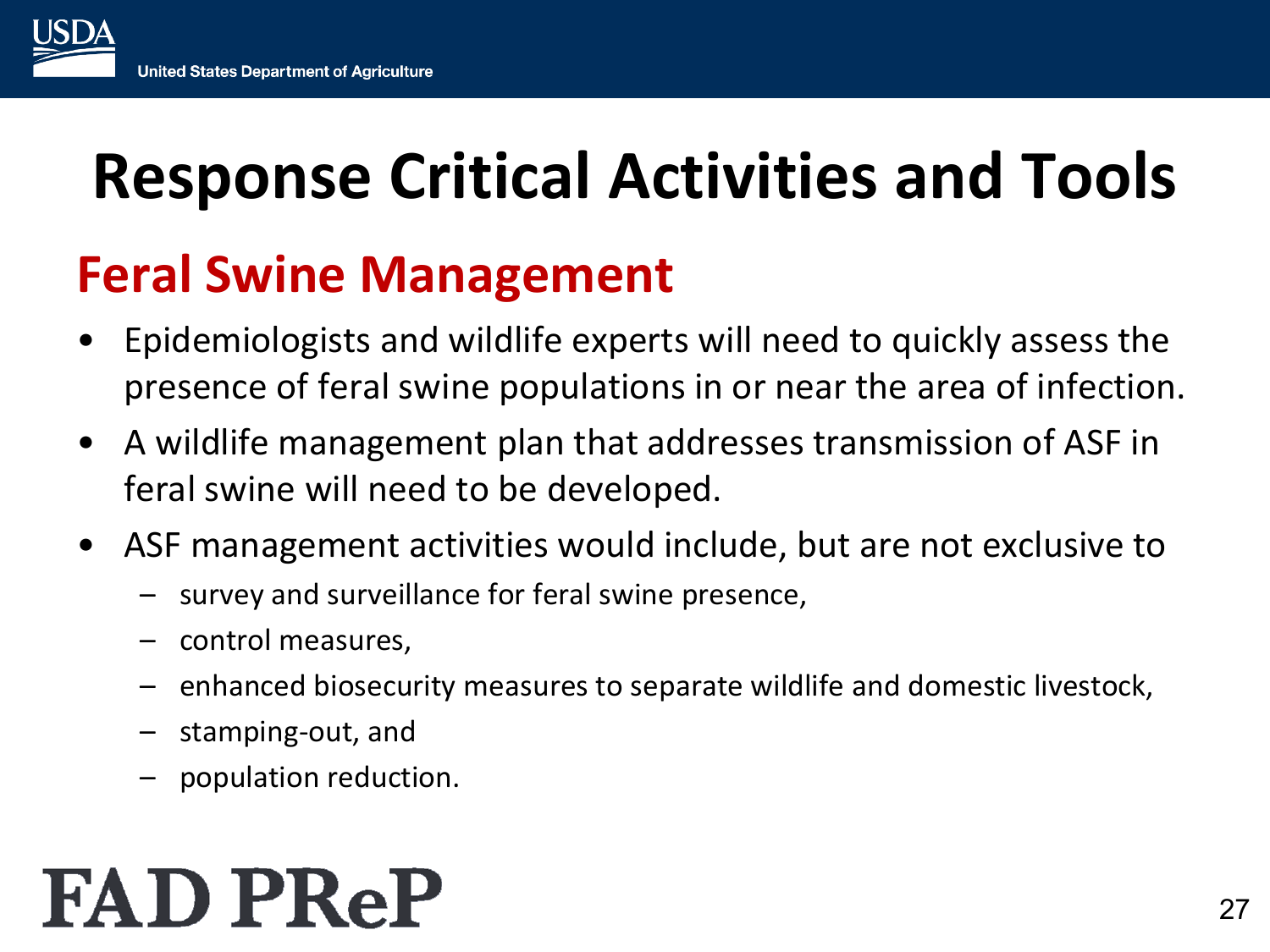#### **Supporting FAD PReP Materials**

#### **Strategic Plans-Concept of Operations Documents**

- *APHIS Foreign Animal Disease Framework: Roles and Coordination (FAD PReP Manual 1-0)*
- *APHIS Foreign Animal Disease Framework: Response Strategies (FAD PReP Manual 2-0)*
- *APHIS Foreign Animal Disease Framework: Incident Information Management and Reporting (FAD PReP Manual 3-0)*
- *APHIS FAD Investigation Manual (FAD PReP Manual 4-0)*
- *Permitted Movement (FAD PReP Manual 6-0)*

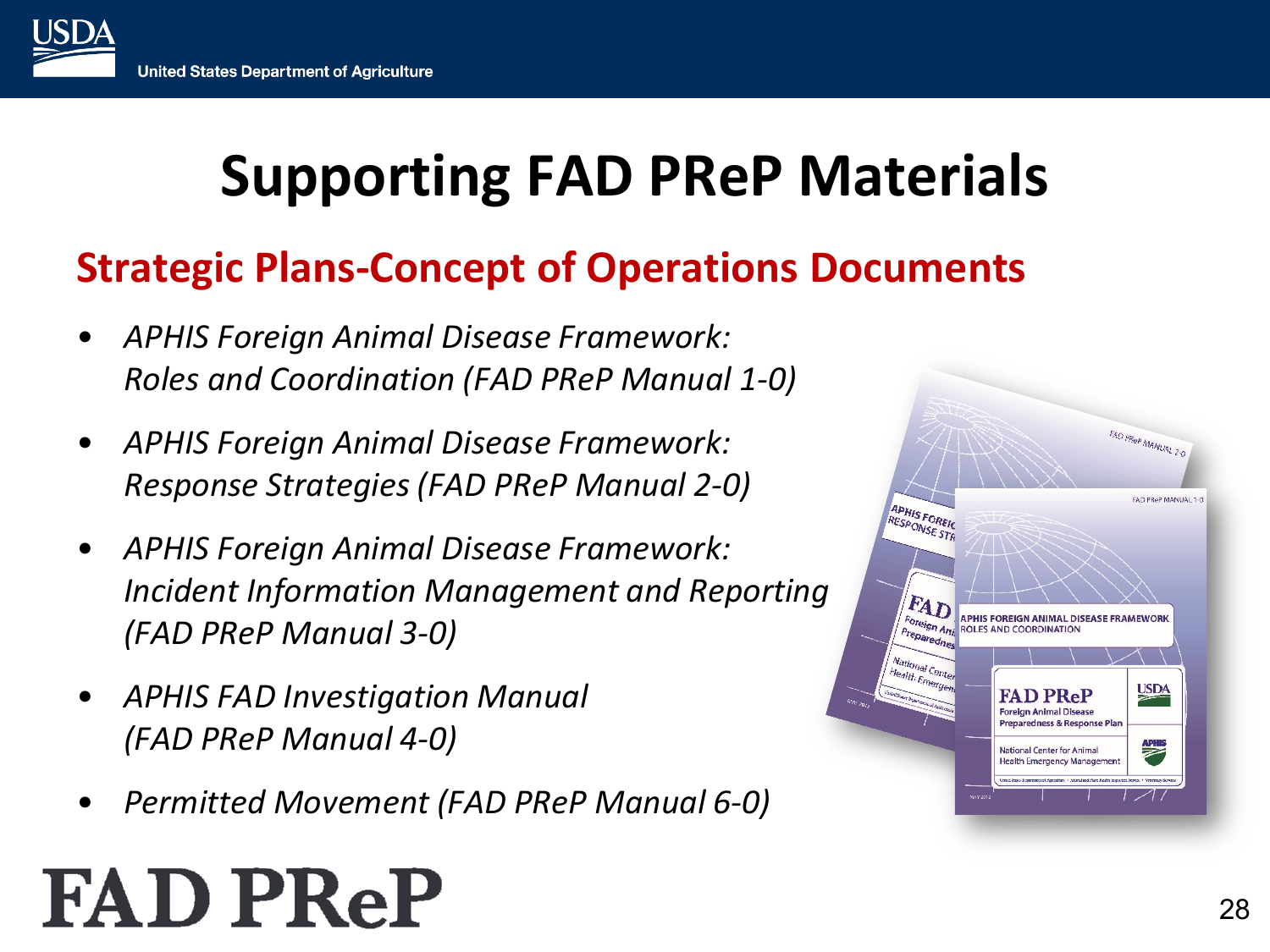#### **Supporting FAD PReP Materials**

#### **Continuity of Business**

#### **Secure Pork Supply Plan**

- COB helps to facilitate agriculture and food industries maintain typical business, or return to business during a disease response, while the risk of disease spread is effectively managed.
- COB planning can help minimize unintended consequences on producers and consumers impact by ASF while still achieving the goals of disease response.
- The Secure Pork Supply Plan provides guidance on permitting the movement of swine from a Control Area during an ASF outbreak.

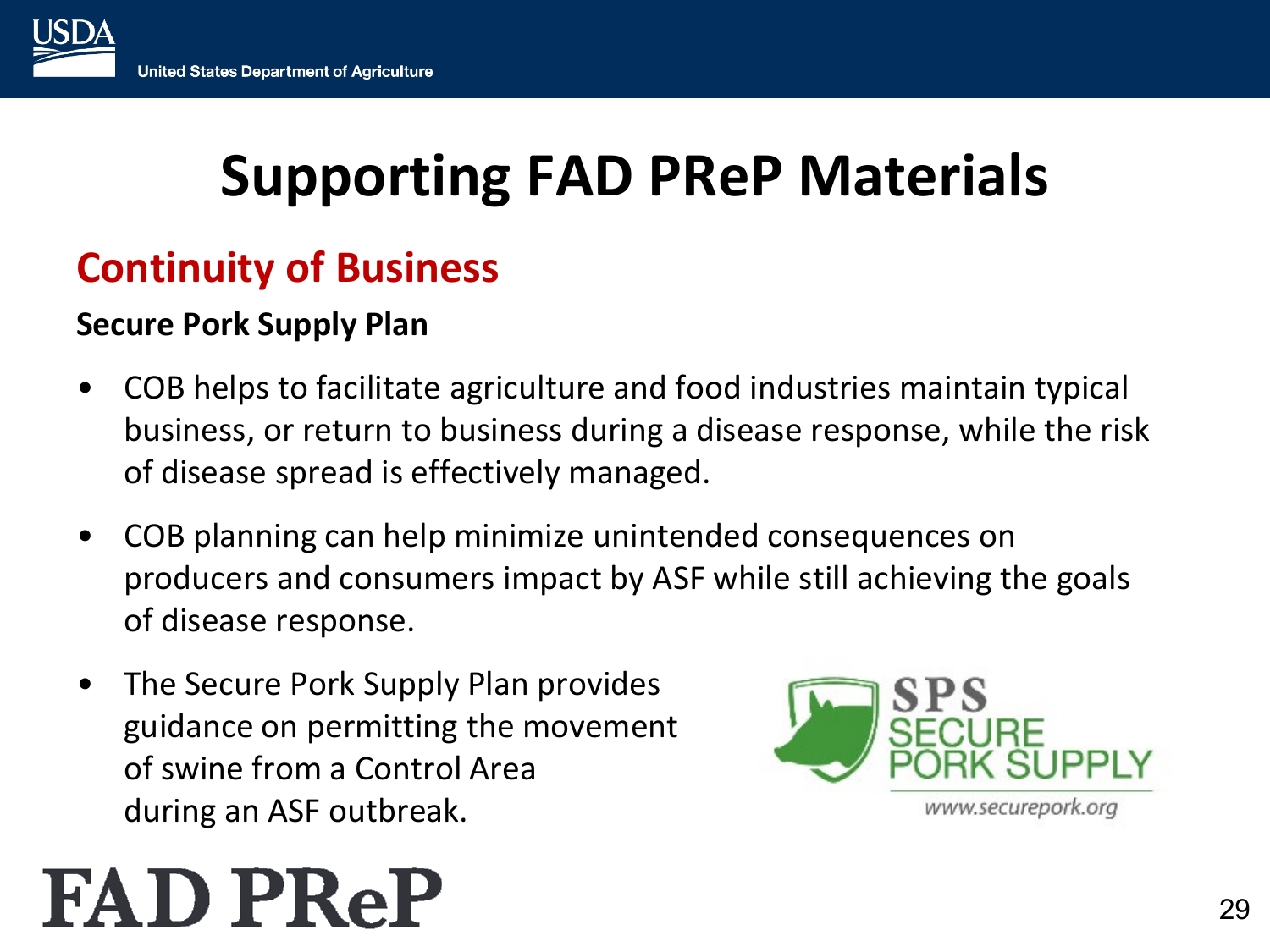#### **Supporting FAD PReP Materials**

#### **NAHEMS Guidelines**

- Continuity of Business
- **Biosecurity**
- Quarantine and Movement Control
- Information Management
- Cleaning and Disinfection
- Disposal
- Surveillance, Epidemiology, and Tracing
- Health and Safety
- Personal Protective Equipment

- Mass Depopulation and Euthanasia
- Vaccination for Contagious Diseases
- Wildlife Management & Vector Control for FAD Response in Domestic Livestock